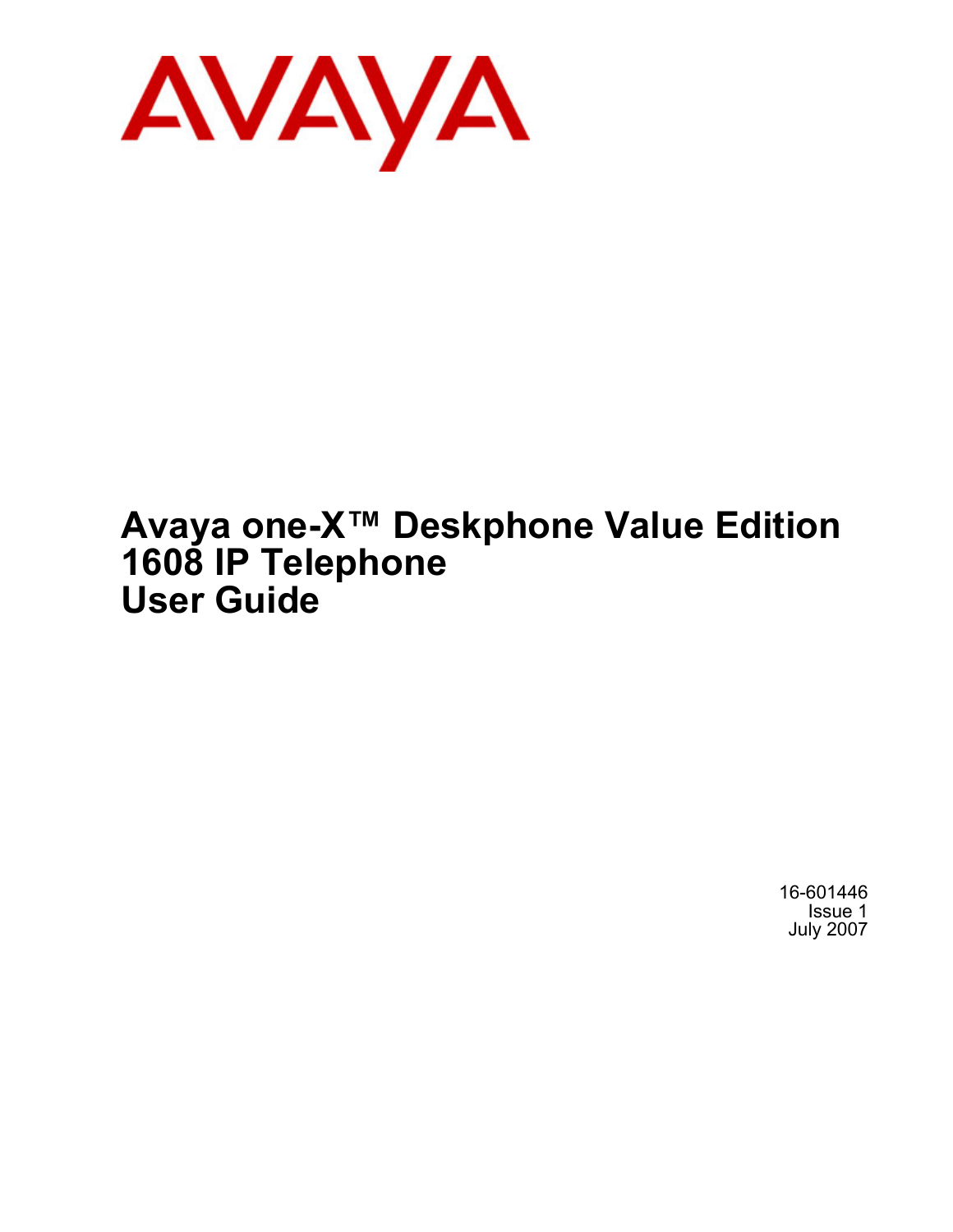## **Contents**

| Sending an Incoming Call Directly to Voice Mail  12 |  |
|-----------------------------------------------------|--|
|                                                     |  |
|                                                     |  |
|                                                     |  |
|                                                     |  |
|                                                     |  |
|                                                     |  |
|                                                     |  |
|                                                     |  |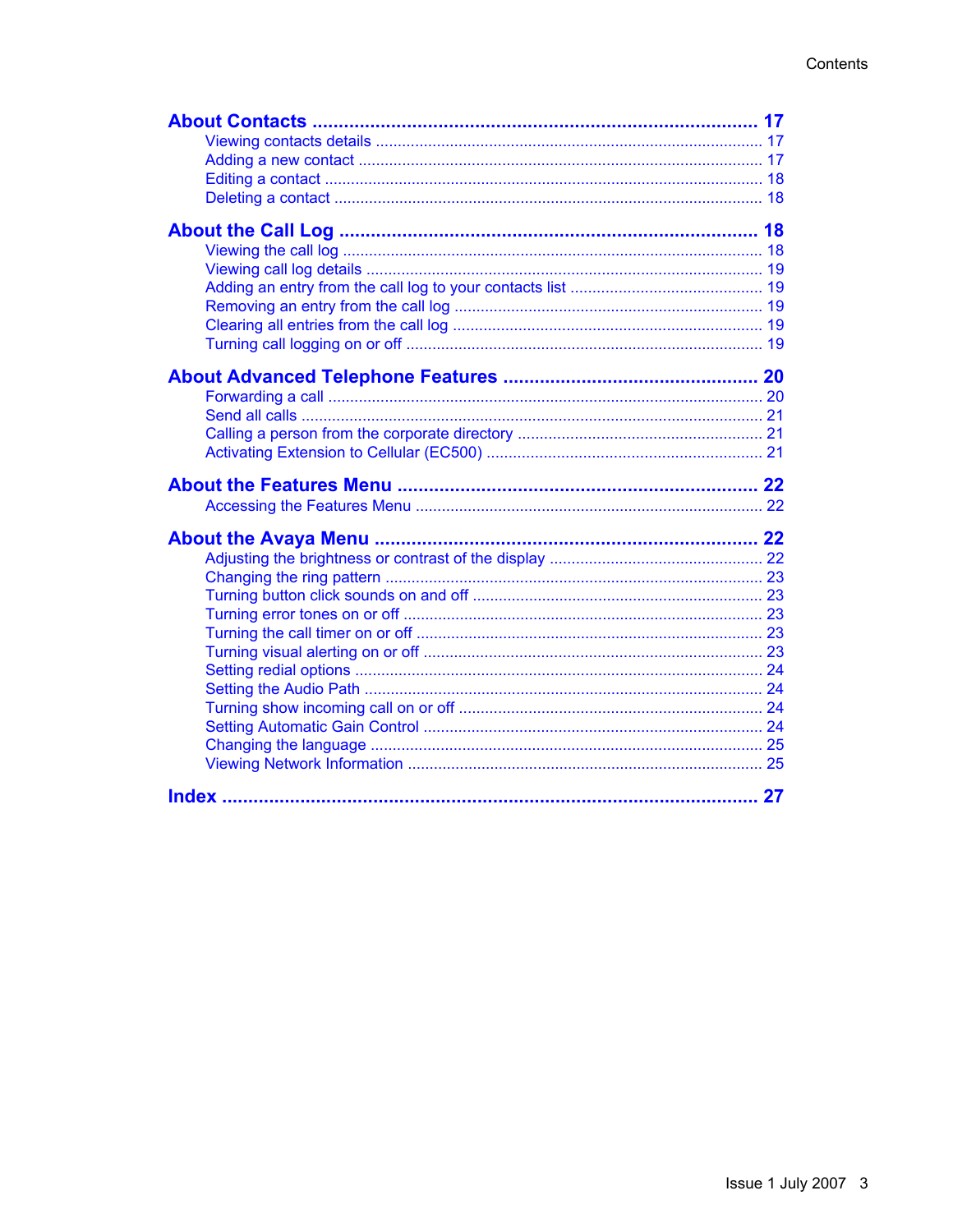**Contents**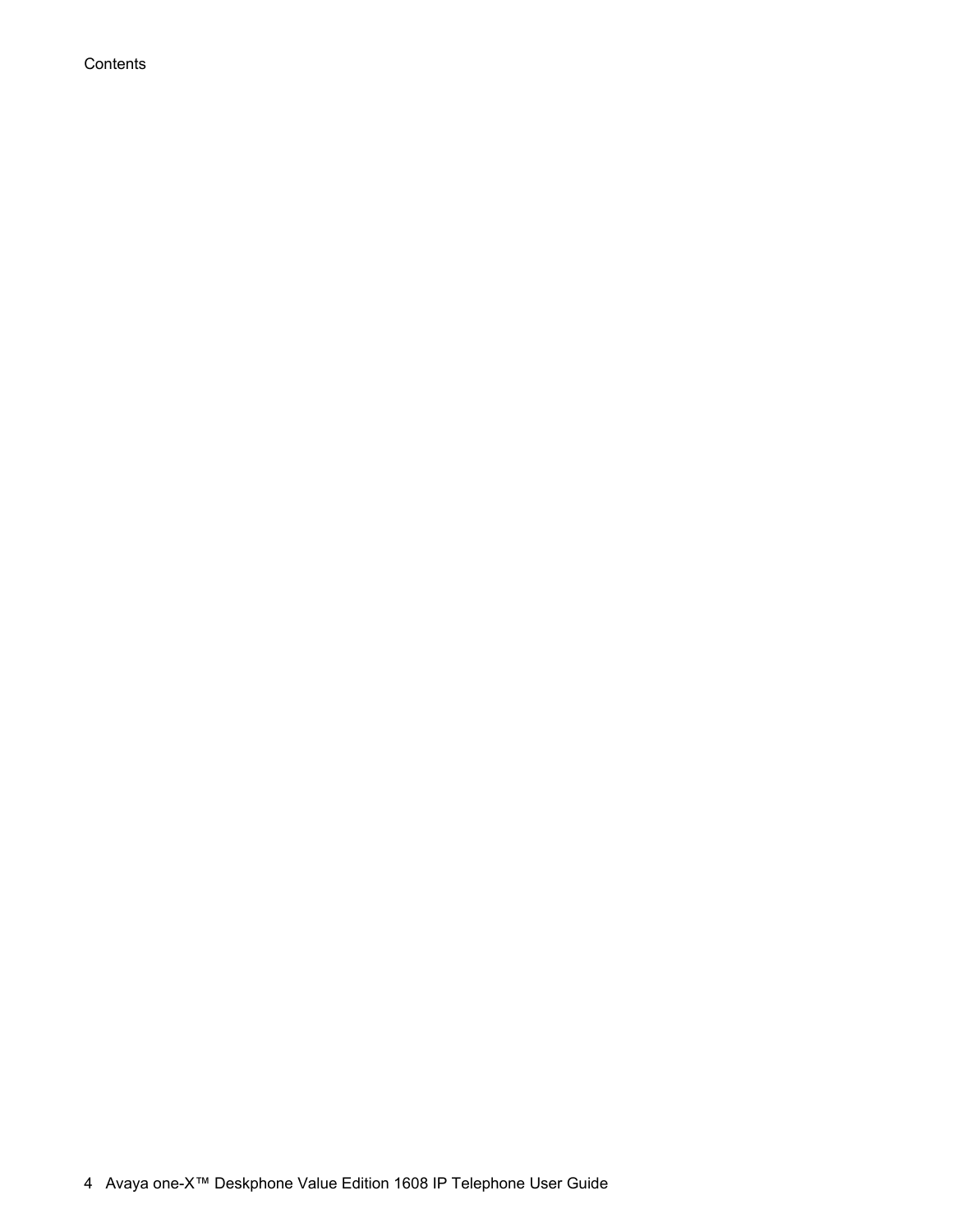### <span id="page-4-0"></span>**Notices**

© Avaya Inc.

All Rights Reserved.

#### **Notice**

While reasonable efforts were made to ensure that the information in this document was complete and accurate at the time of printing, Avaya Inc. can assume no liability for any errors. Changes and corrections to the information in this document may be incorporated in future releases.

#### **Note:**

Using a cell, mobile, or GSM phone, or a two-way radio in close proximity to an Avaya IP Phone might cause interference.

For full legal page information, please see the complete document, Avaya Legal Page for Hardware Documentation, Document number 03-600759.

To locate this document on our website, simply go to http://www.avaya.com/support and search for the document number in the search box.

#### **Documentation disclaimer**

Avaya Inc. is not responsible for any modifications, additions, or deletions to the original published version of this documentation unless such modifications, additions, or deletions were performed by Avaya. Customer and/or End User agree to indemnify and hold harmless Avaya, Avaya's agents, servants and employees against all claims, lawsuits, demands, and judgments arising out of, or in connection with, subsequent modifications, additions or deletions to this documentation to the extent made by the Customer or End User.

#### **Link disclaimer**

Avaya Inc. is not responsible for the contents or reliability of any linked Web sites referenced elsewhere within this documentation, and Avaya does not necessarily endorse the products, services, or information described or offered within them. We cannot guarantee that these links will work all of the time and we have no control over the availability of the linked pages.

#### **Warranty**

Avaya Inc. provides a limited warranty on this product. Refer to your sales agreement to establish the terms of the limited warranty. In addition, Avaya's standard warranty language, as well as information regarding support for this product, while under warranty, is available through the following Web site:

http://www.avaya.com/support

#### **Copyright**

Except where expressly stated otherwise, the Product is protected by copyright and other laws respecting proprietary rights. Unauthorized reproduction, transfer, and or use can be a criminal, as well as a civil, offense under the applicable law.

#### **Avaya support**

Avaya Inc. provides a telephone number for you to use to report problems or to ask questions about your product. The support telephone number is 1-800-242-2121 in the United States. For additional support telephone numbers, see the Avaya Web site: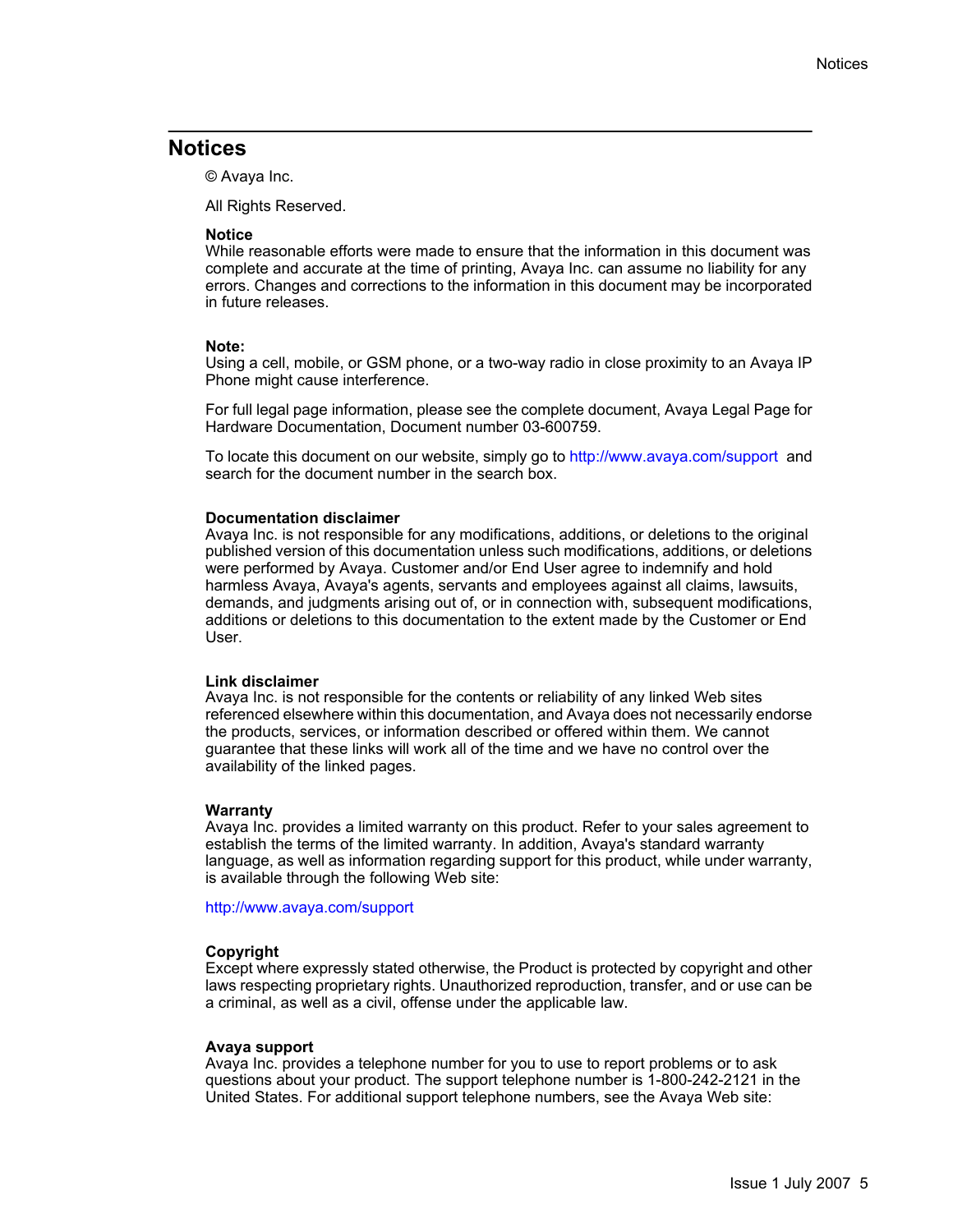http://www.avaya.com/support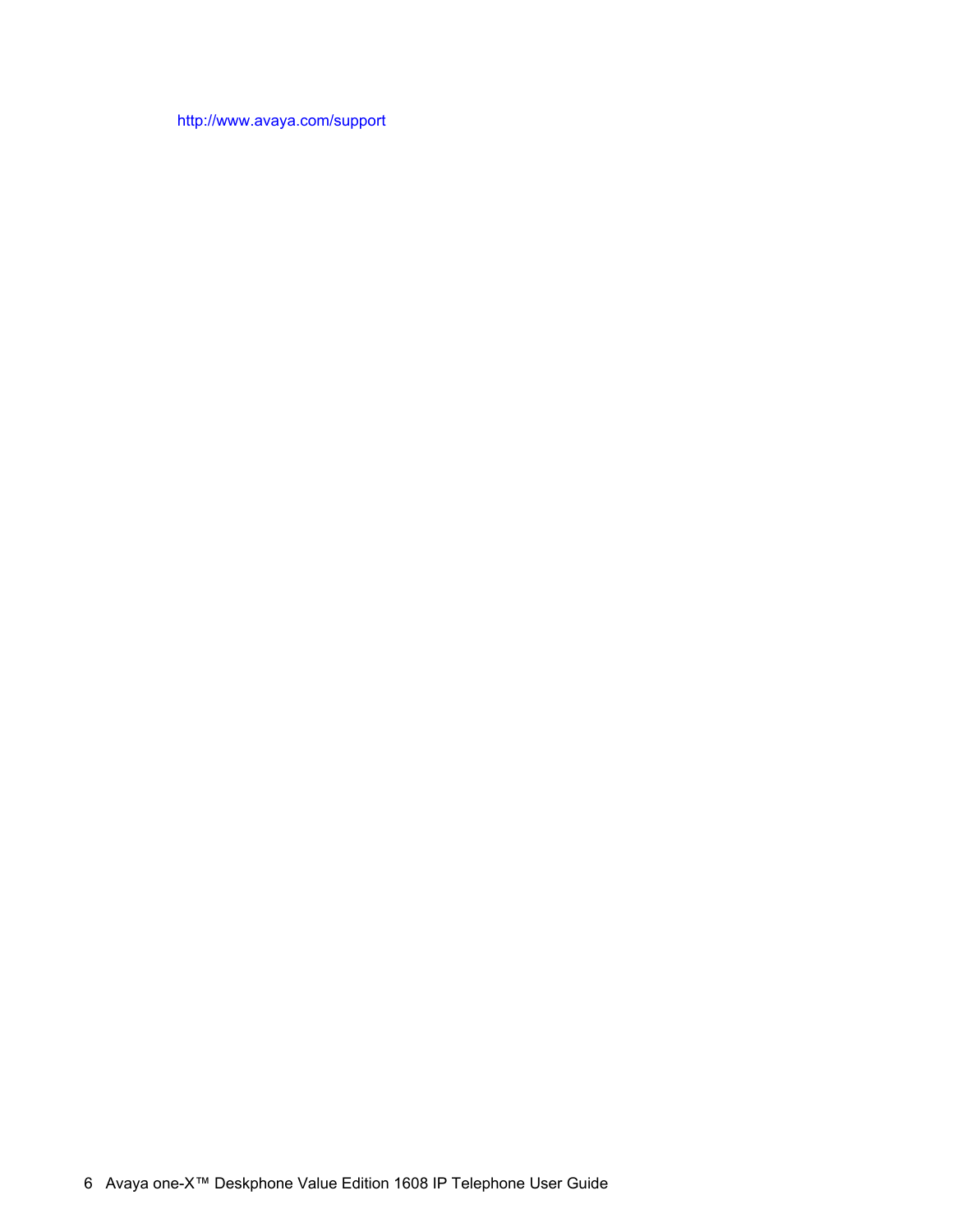## <span id="page-6-0"></span>**Introduction to the 1608 IP Telephone**

The 1608 IP telephone is a multiline IP telephone for use with Avaya Communication Manager or Avaya Distributed Office call processing systems. The 1608 IP telephone puts convenient features and capabilities at your fingertips, including a Phone screen to view and manage your calls, a Contacts list, a Call Log, a menu of options and settings to customize your phone, and access to your voice mail.

Not all functions and features described in this user guide may be available on your telephone. If you find that a function or feature is not available, contact your system administrator.

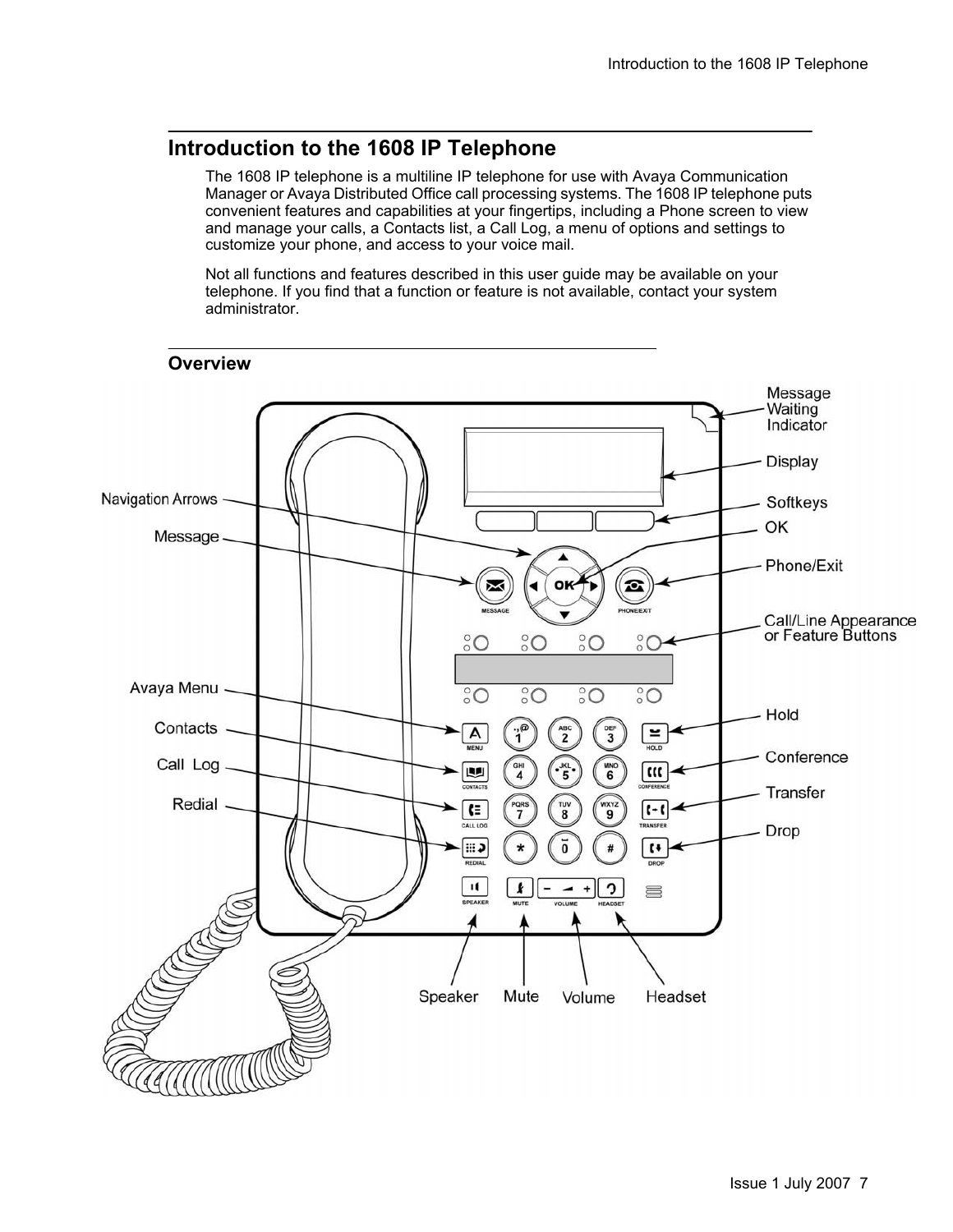| <b>Name</b>                  | <b>Description</b>                                                                                                                                                                                                                                                                                                                                                                                                                                                                                                   |
|------------------------------|----------------------------------------------------------------------------------------------------------------------------------------------------------------------------------------------------------------------------------------------------------------------------------------------------------------------------------------------------------------------------------------------------------------------------------------------------------------------------------------------------------------------|
| Message Waiting<br>Indicator | An illuminated red light in the upper-right corner of your phone<br>indicates you have voicemail messages waiting. If Visual Alerting is<br>enabled, this light flashes when you receive an incoming call.                                                                                                                                                                                                                                                                                                           |
| Phone Display                | There are three lines in the phone display. When the phone is idle,<br>the top line shows the missed call icon with number of calls missed<br>and either the call forwarding icon, the Send All Calls icon, or the<br>EC500 icon when one of those features is enabled. The top line also<br>shows the primary extension and the time and date. System<br>messages are also displayed on the top line. The middle line displays<br>application-specific information. The bottom line displays the softkey<br>labels. |
| Softkeys                     | Press the softkeys to select the softkey labels. The softkey labels<br>show you the action that each softkey produces. The labels and the<br>actions vary depending on the object that is selected.                                                                                                                                                                                                                                                                                                                  |
| Message                      | Press the Message button to connect directly to your voicemail<br>system.                                                                                                                                                                                                                                                                                                                                                                                                                                            |
| Navigation<br>Arrows         | Press the up and down navigation arrows to scroll through lists.<br>Press the right and left navigation arrows to navigate between<br>different views of an application, to move the cursor during text input,<br>or to turn an option on or off.                                                                                                                                                                                                                                                                    |
| OK                           | Press the OK button for a shortcut to an action. For example, when<br>you select a call log entry, pressing the OK button dials the number.                                                                                                                                                                                                                                                                                                                                                                          |
| Phone/Exit                   | Press the Phone/Exit button to view and manage your calls. For<br>example, if you are viewing a menu, pressing the Phone/Exit button<br>switches the phone display back to the call view.                                                                                                                                                                                                                                                                                                                            |
| Avaya Menu                   | Press the A button to access the Avaya menu. The Avaya menu<br>provides options that allow you to customize phone settings,<br>configure call logging, select the display language, view network<br>information, and log out.                                                                                                                                                                                                                                                                                        |
| Contacts                     | Press the Contacts button to view the entries in your contact list.                                                                                                                                                                                                                                                                                                                                                                                                                                                  |
| Call Log                     | Press the Call Log button to view a list of your outgoing, incoming,<br>and missed calls. The icon on the Call Log button is illuminated when<br>you have missed calls.                                                                                                                                                                                                                                                                                                                                              |
| Redial                       | Press the Redial button to either dial the last number you dialed or<br>display the redial list from which you can select a number to redial.<br>See Setting redial options for more information.                                                                                                                                                                                                                                                                                                                    |
| Hold                         | Press the Hold button to put the active call on hold.                                                                                                                                                                                                                                                                                                                                                                                                                                                                |
| Conference                   | Press the Conference button to add another party to an existing call.                                                                                                                                                                                                                                                                                                                                                                                                                                                |
| Transfer                     | Press the Transfer button to transfer a call to another number.                                                                                                                                                                                                                                                                                                                                                                                                                                                      |
| Drop                         | Press the Drop button to drop the active call. While on a conference<br>call, press the Drop button to drop a person from the conference call.<br>See Dropping the last person added to a conference call or Dropping<br>a person from a conference call for more information.                                                                                                                                                                                                                                       |
| Volume                       | Press + or - on the Volume button while active on the handset.<br>headset, or speaker to adjust the volume. To adjust the volume of<br>the ringer, press + or - on the volume button while the handset,<br>headset, and speaker are inactive.                                                                                                                                                                                                                                                                        |
| Headset                      | Press the <b>Headset</b> button to use the headset if it is connected. Only<br>HIS headset cords are compatible with your phone.                                                                                                                                                                                                                                                                                                                                                                                     |

### **1608 IP Telephone Button/Feature Descriptions**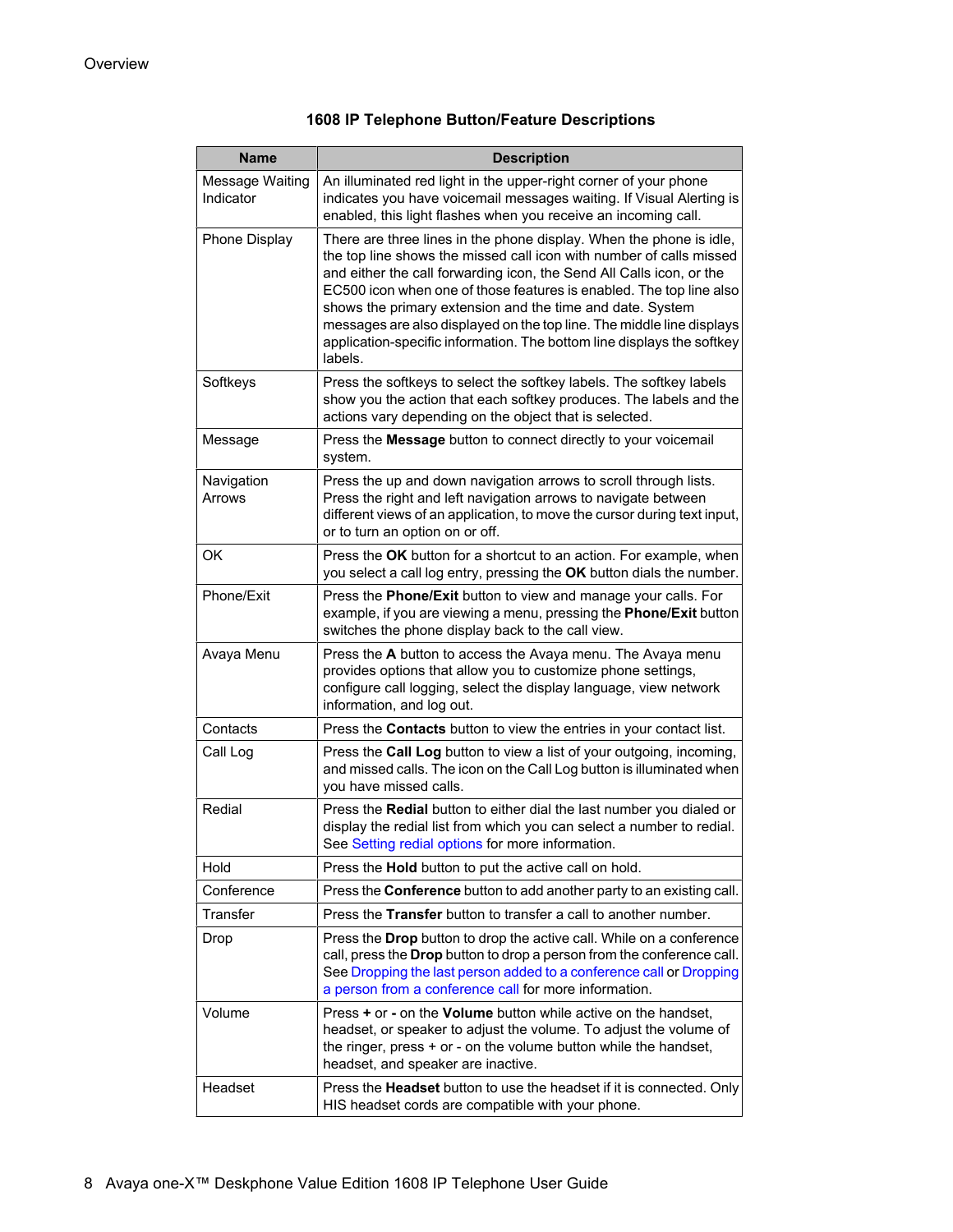<span id="page-8-0"></span>

| <b>Name</b>                                                             | <b>Description</b>                                                                                                                                                                                                                                                                                                                                                                                                                                                                                                                                                                                                                                                                                                                                                                                                                |
|-------------------------------------------------------------------------|-----------------------------------------------------------------------------------------------------------------------------------------------------------------------------------------------------------------------------------------------------------------------------------------------------------------------------------------------------------------------------------------------------------------------------------------------------------------------------------------------------------------------------------------------------------------------------------------------------------------------------------------------------------------------------------------------------------------------------------------------------------------------------------------------------------------------------------|
| Mute                                                                    | Press the <b>Mute</b> button to mute a call in progress. To take a call off<br>mute, press Mute again.                                                                                                                                                                                                                                                                                                                                                                                                                                                                                                                                                                                                                                                                                                                            |
| Speaker                                                                 | Press the Speaker button to use the speakerphone. To take a call<br>off speakerphone, lift the handset or press the <b>Headset</b> button.                                                                                                                                                                                                                                                                                                                                                                                                                                                                                                                                                                                                                                                                                        |
| Call/Line<br>Appearance<br><b>Buttons and</b><br><b>Feature Buttons</b> | There are 8 buttons that can be programmed as either call/line<br>appearance buttons or feature buttons. Press a call/line appearance<br>button to make or answer a call or resume a call on hold. Press a<br>labeled feature button to enable or disable that feature. The feature<br>buttons provide access to the Avaya call management system<br>features that have been administered for your extension. The green<br>LED next to each feature button indicates if the feature is currently<br>on or off. If the light is on, the feature is on. The feature buttons<br>provide the same features that are available in the features menu.<br>For more information about the features menu, see About the<br>Features Menu. For more information about the feature buttons, see<br><b>About Advanced Telephone Features.</b> |

#### **About LEDs**

Each call/line appearance button and feature button has two LEDs, one green and one red, to indicate the status of the call/line appearance or feature. The status is identified by whether the LED is turned on, off, or blinking as described in the following tables.

| Table 1. Call/Line Appearance Button LEDs |  |
|-------------------------------------------|--|
|-------------------------------------------|--|

| LED                         | <b>Description</b>                                                                                                                        |
|-----------------------------|-------------------------------------------------------------------------------------------------------------------------------------------|
| Steady green                | Call/line appearance is active.                                                                                                           |
| Slow blinking green         | Call/line appearance is ringing.                                                                                                          |
| Fast blinking green         | Call/line appearance is on hold.                                                                                                          |
| Very fast blinking<br>green | Conference or Transfer is pending.                                                                                                        |
| Steady red                  | Call/line appearance is selected and will be used when you go off-<br>hook. It remains steady red while you use the call/line appearance. |
| Off                         | Call/line appearance is available.                                                                                                        |

#### **Table 2. Feature Button LEDs**

| LED            | <b>Description</b>                                                                |
|----------------|-----------------------------------------------------------------------------------|
| Steady green   | Feature is active.                                                                |
| Blinking green | Feature is pending (request is being processed and not<br>immediately available). |
| Blinking red   | Feature is shown on the phone display.                                            |
| Off            | Feature is not active.                                                            |

#### **Note:**

Depending on your call processing system, the feature button LEDs for some features may operate differently.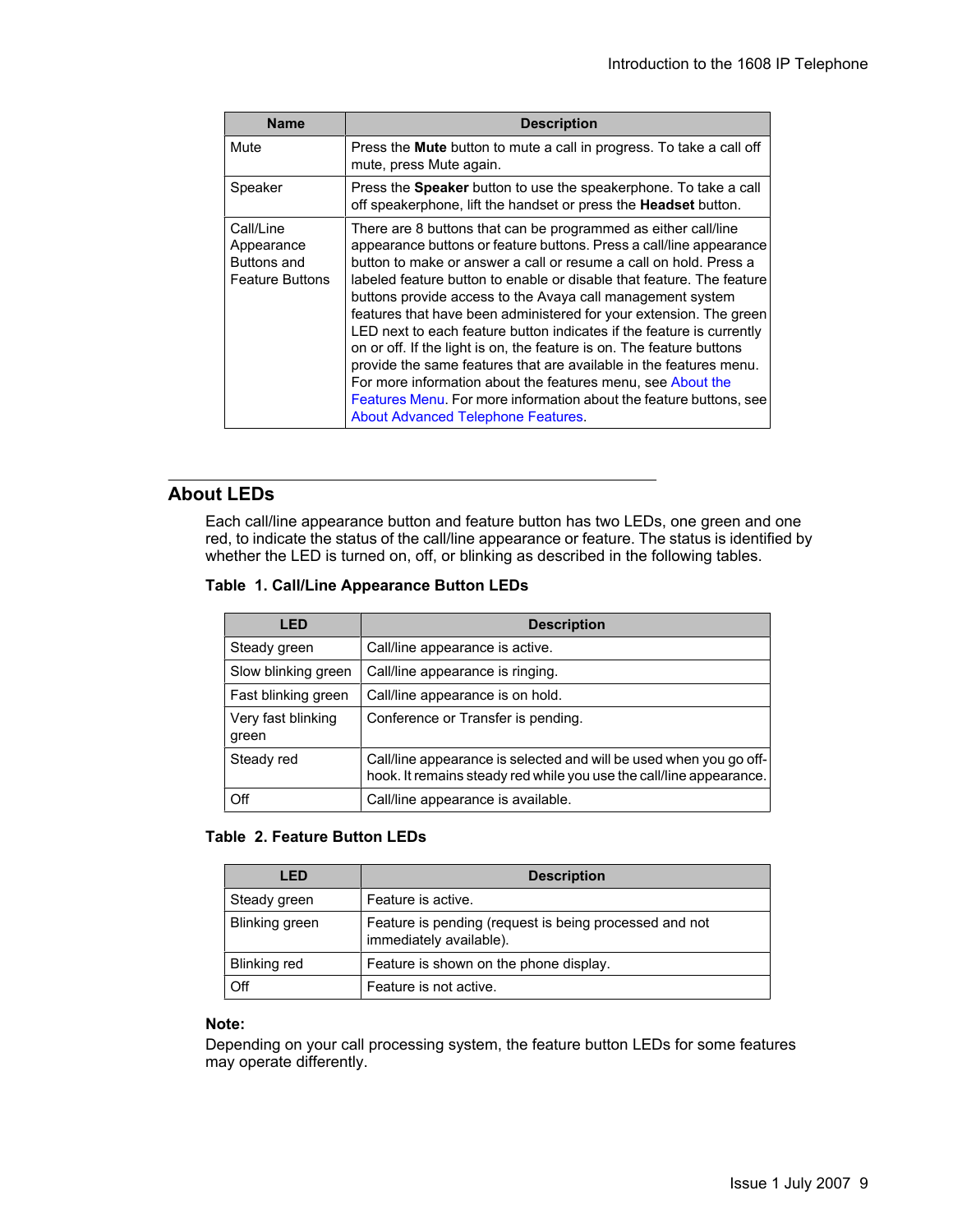### <span id="page-9-0"></span>**About Icons**

Icons are provided in the phone display to indicate the state of a call and navigation choices. The icons that appear in the phone display are described in the following table.

|  |  |  |  | Table 3. Icons in the Telephone Display |  |
|--|--|--|--|-----------------------------------------|--|
|--|--|--|--|-----------------------------------------|--|

| <b>Icon</b> | <b>Description</b>                                                                                                                     |
|-------------|----------------------------------------------------------------------------------------------------------------------------------------|
| #X          | Number of calls missed, where # represents the number.                                                                                 |
| ⇛           | Call forward, Send All Calls, or EC500 is active. (These features are available<br>if they have been administered for your telephone.) |
|             | Incoming call is ringing.                                                                                                              |
|             | Call is active.                                                                                                                        |
| ≍           | Call is on hold.                                                                                                                       |
|             | Call is on soft hold (when using Conference or Transfer feature).                                                                      |
| CC          | Conference is active.                                                                                                                  |
| s           | Conference is on hold.                                                                                                                 |
|             | Scroll left for other options.                                                                                                         |
|             | Scroll right for other options.                                                                                                        |
|             | Scroll up or down for other options.                                                                                                   |

### **About Scrolling and Navigation**

To navigate through the options and features on your telephone display, use the navigation arrows to scroll and the **OK** button to select lines or options.

A navigation icon appears in the phone display to indicate that you can scroll to more options or information. Use the up and down navigation arrows to scroll up or down through lists. Use the right and left navigation arrows to go to other screens or to move the cursor right or left when entering text. When you scroll to a line on the display, that line is selected.

The softkey labels will change according to the options available for the selected line. The **OK** button is a shortcut for the default action. For example, when you select an entry in your contacts list, pressing the **OK** button places a call to that person.

#### **About Paper Labels**

Next to each call/line appearance button and feature button is a paper label. The label identifies the call/line appearance number or the feature that has been programmed on the button by your system administrator. You can remove the labels if you want to change a label or write on a blank one. Printed labels are also available for your telephone. See your system administrator for more information.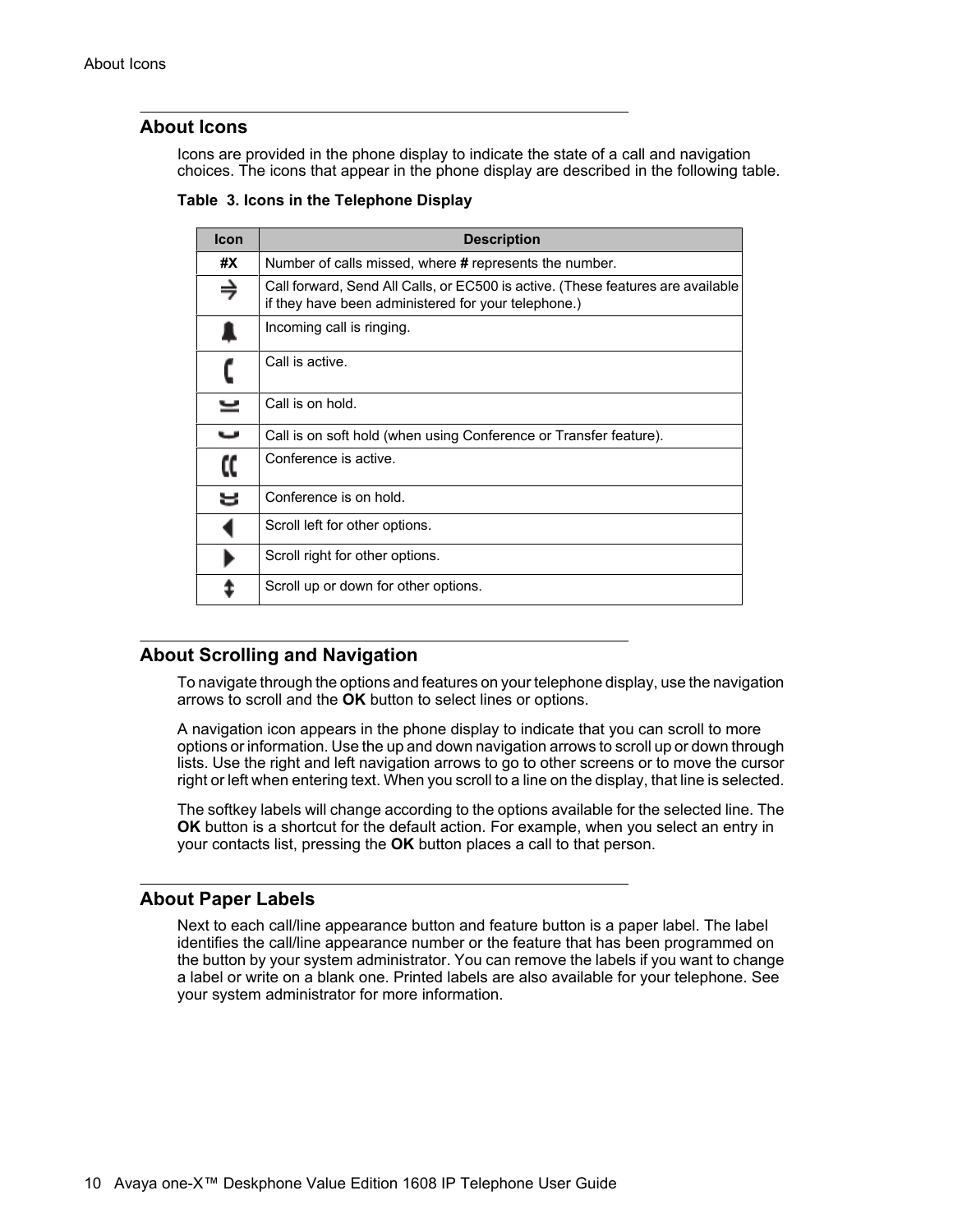## <span id="page-10-0"></span>**About Logging in to Your Telephone**

Logging in and out maintains your contacts and personal options if you share a telephone with other users, or if you want to use the same extension from another phone. Logging out also prevents unauthorized use of your telephone during an absence. **Note:**

Call log information is lost after you log out.

#### **Logging in to your telephone**

Log in from the initial screen that prompts you for your extension.

- 1. Enter your extension.
- 2. Press the **OK** button, the **OK** softkey, or the **#** button.
- 3. Enter your password.
- 4. Press the **OK** button, the **OK** softkey, or the **#** button.

#### **Logging out of your telephone**

- 1. Press the **A** button.
- 2. Scroll down to select Log Out.
	- **Note:**

Log Out is not available if you are on a call.

- 3. Press the **OK** button or the **Select** softkey.
- 4. Press the **Select** softkey again to confirm.

## **Making a Call**

If you are not on a call, simply dial the number you want to call.

- 1. Lift the handset, press the **Speaker** button, press the **Headset** button, press an available line button, or press the **OK** button if an idle call/line appearance is available.
- 2. Dial the number you want to call.

#### **Clearing a number**

Press the **Clear** softkey to erase all dialed digits and enter a new number.

#### **Redialing a number**

1. From the Phone screen, press the **Redial** button.

**Note:**

The last number will be redialed or you will see a list of the most recent numbers that you have dialed, from which you can select one to redial.

2. Press the **OK** button or the **Call** softkey.

**Note:**

See [Setting redial options](#page-23-0) for information on redial settings.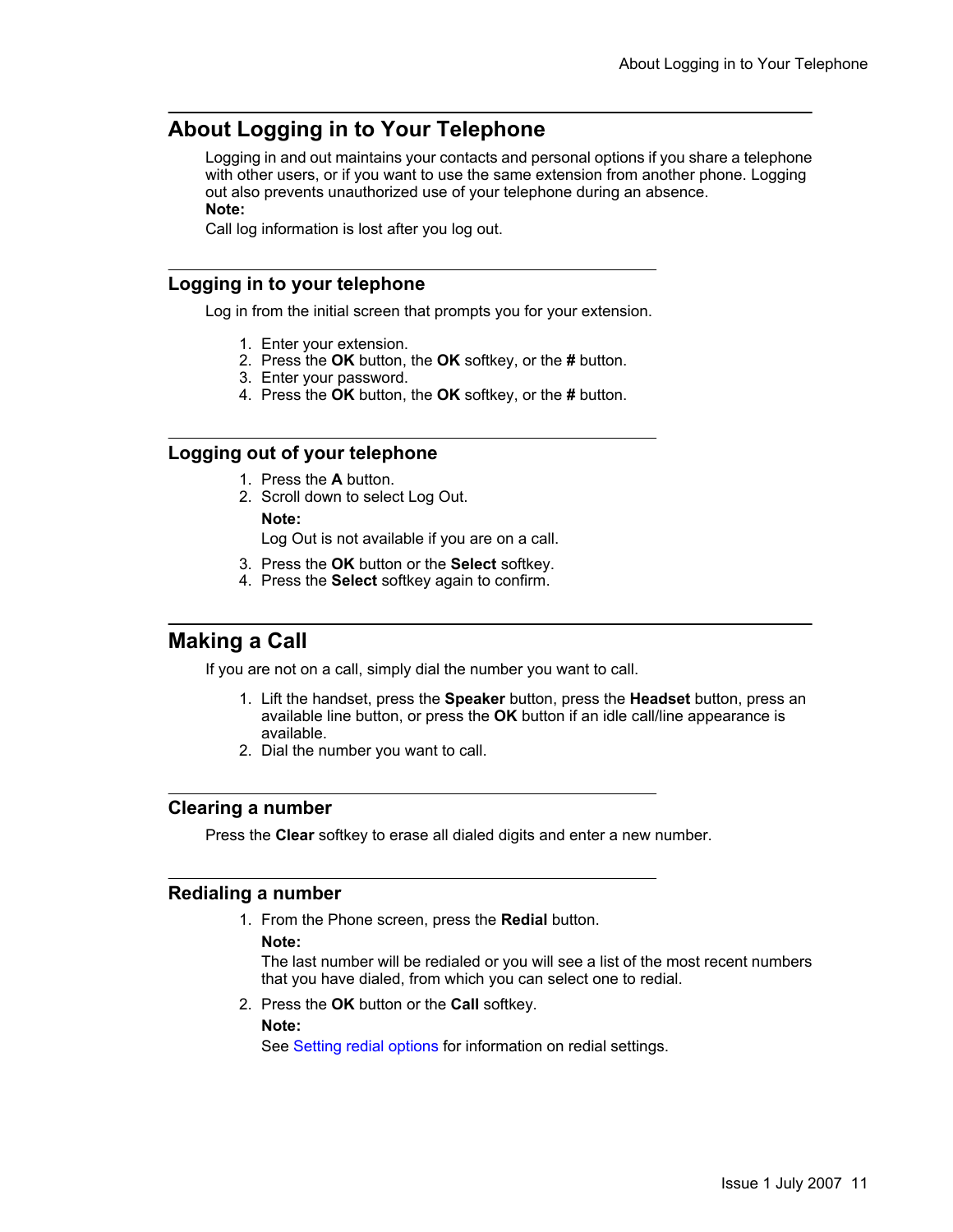#### <span id="page-11-0"></span>**Calling a person from the contacts list**

- 1. Press the **Contacts** button.
- 2. Scroll up or down to select the person or number you want to call.
- 3. Press the **OK** button or the **Call** softkey.

#### **Calling a person from the call log**

- 1. Press the **Call Log** button.
- 2. Scroll to the left or right to view a separate list of all, missed, answered, or outgoing calls.
- 3. Scroll up or down to select the person or number you want to call.
- 4. Press the **OK** button or the **Call** softkey.

## **Answering a Call**

When you receive an incoming call, the green LED associated with the call will flash. The incoming call is usually selected automatically. However, if you are already on a call or if you receive more than one incoming call at a time, you may need to select the call you want to answer manually.

Answer an incoming call in the following ways:

- If you are not on another call, lift the handset, *or* press the call/line appearance button whose green LED flashes for the incoming call, *or* press the **Answer** softkey if one appears, *or* press the **Speaker** button to answer using the speakerphone, *or* press the **Headset** button to answer using the headset. If you are using a wireless headset, press the **ON** button.
- If you are on another call, press the call/line appearance button whose green LED flashes for the incoming call, *or* press the **Answer** softkey if one appears. **Note:**

If the Auto Hold (Communication Manager) feature is enabled by your system administrator, you can answer another call without first putting an active call on hold. If Auto Hold is not enabled, you must put your active call on hold before answering the incoming call; otherwise, you will drop the active call when you answer the other one.

### **Sending an Incoming Call Directly to Voice Mail**

Press the **To Vmail** softkey to send an incoming call directly to voice mail without answering.

**Note:**

In order to do this, your voice mail must be administered as the first entry in your coverage path. See your system administrator for more information.

### **Ignore an Incoming Call**

Press the **Ignore** softkey to stop the ringer for an incoming call.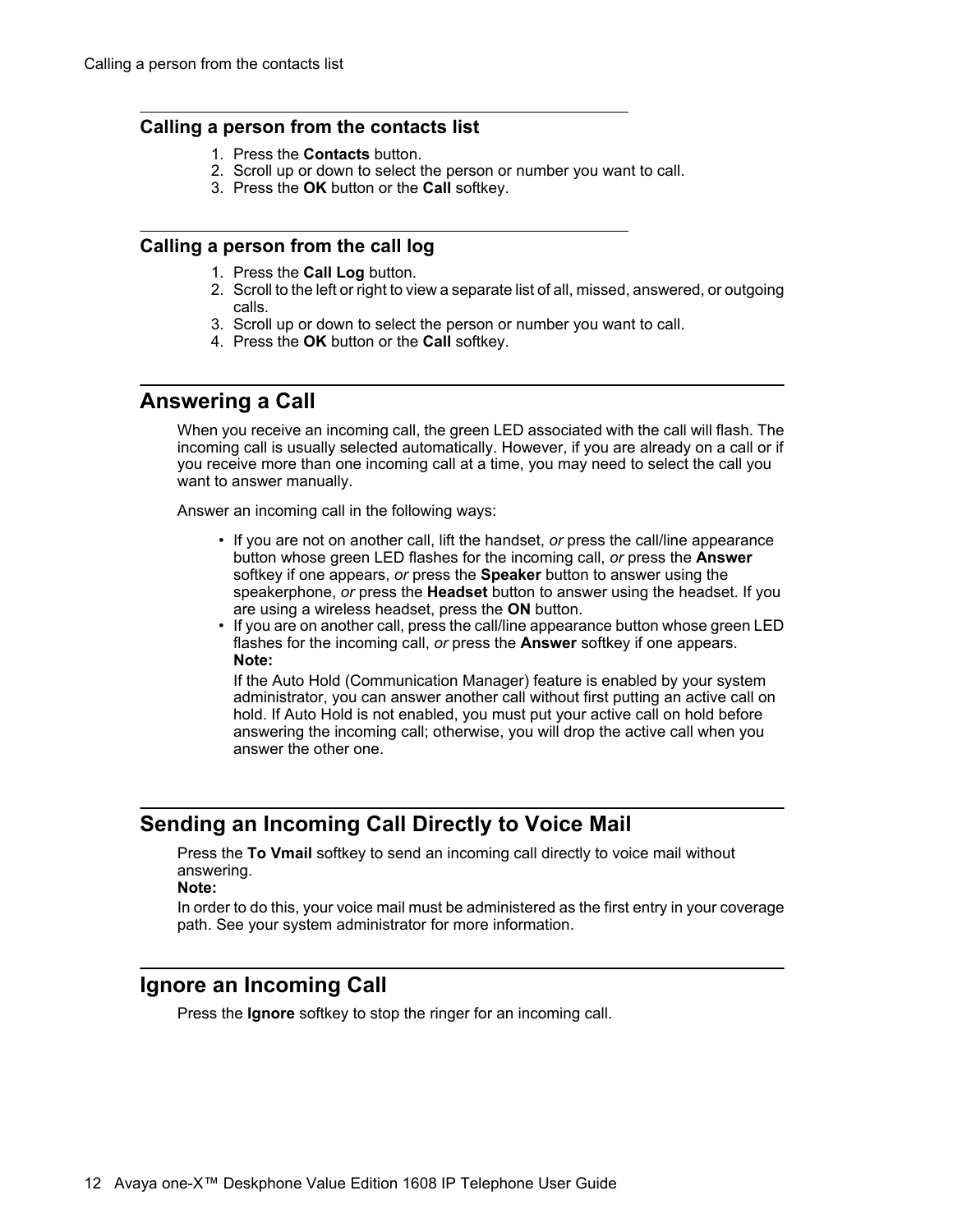## <span id="page-12-0"></span>**Muting a Call**

If a call is on mute and you switch between the handset, headset, or speakerphone, the mute will be turned off. When the Mute button light is on, the call is muted.

- 1. Press the **Mute** button during a call so that the other person cannot hear you.
- 2. Press the **Mute** button again to unmute the call.

## **Putting a Call on Hold**

1. Press the **Hold** button to put your active call on hold.

#### **Note:**

The fast blinking green LED next to the call/line appearance button indicates the call is on hold. If the active call is on a line appearance on an Avaya Distributed Office system, the red LED will also be on.

- 2. To resume the call, do one of the following:
	- If there is more than one call on hold, press the call/line appearance button *or* scroll to the call and press the **Resume** softkey or the **OK** button to resume the call.
	- If there is only one call on hold, press the **Hold** button, *or* press the call/line appearance button, *or* press the **Resume** softkey, *or* press the **OK** button to retrieve the call.

## **Transferring a Call**

- 1. If the call you want to transfer is not your active call, press the call/line appearance button for the call you want to transfer.
- 2. Press the **Transfer** button.

#### **Note:**

The very fast blinking green LED next to the call/line appearance button indicates the call is being transferred. If the active call is on a line appearance on an Avaya Distributed Office system, the red LED will also be on.

3. Dial the telephone number, *or* call the person from the contacts list, *or* call the person from the call log.

#### **Note:**

To transfer the call to a call that is on hold, press the call/line appearance button for the call that is on hold.

4. Press the **Transfer** button or the **Complete** softkey to transfer the call.

## **About Conference Calls**

You can use conference calls to speak with up to five people in different locations on the same call. Additional conferencing options may be available through Expanded Meet-Me Conferencing. Contact your system administrator for more information about this feature.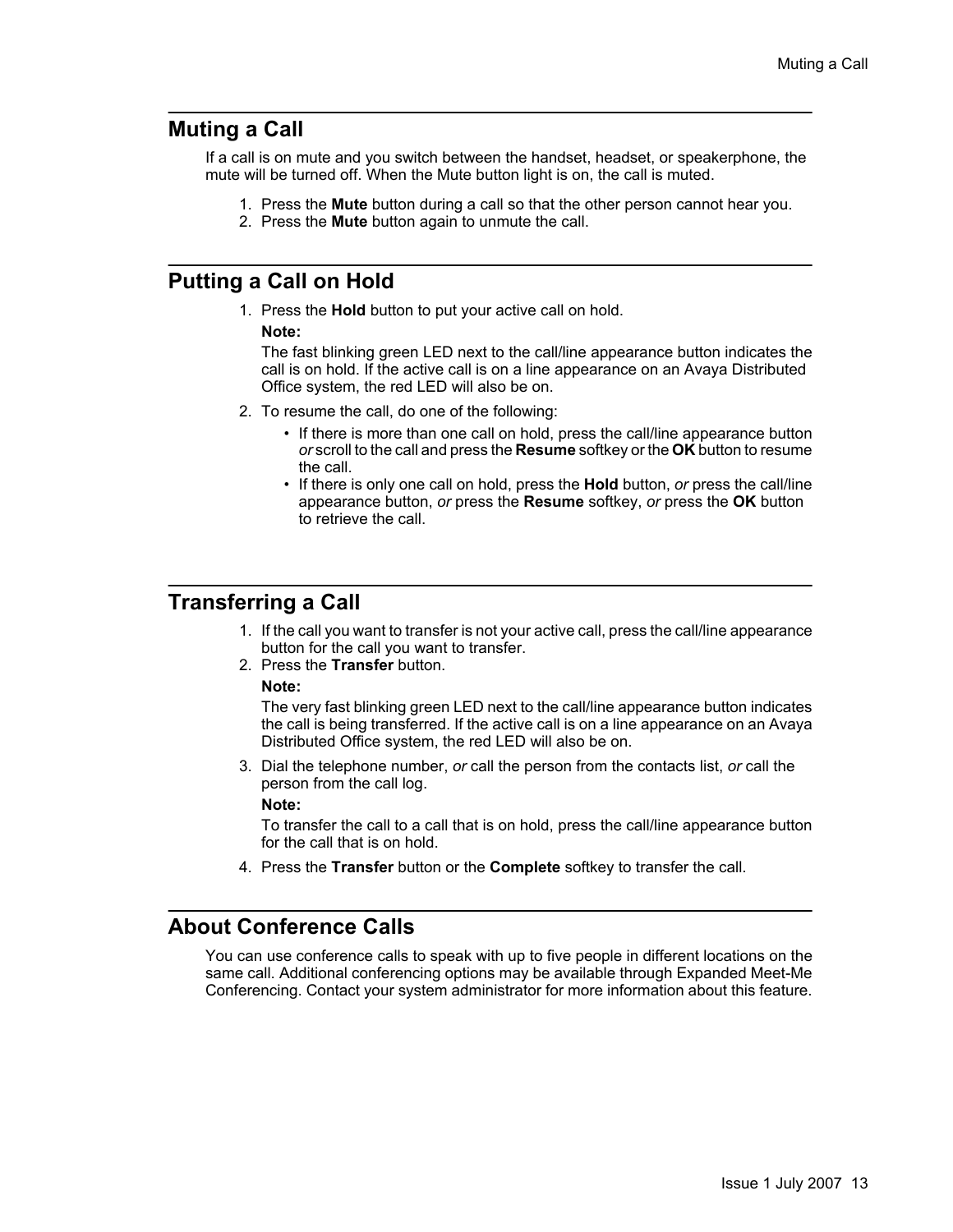#### <span id="page-13-0"></span>**Making a conference call**

1. While active on a call, press the **Conference** button.

#### **Note:**

The very fast blinking green LED next to the call/line appearance button indicates the call is being conferenced. If the active call is on a line appearance on an Avaya Distributed Office system, the red LED will also be on.

- 2. Dial the telephone number, *or* call the person from the contacts list, *or* call the person from the call log.
- 3. Press the **Conference** button or the **Join** softkey to add the person to the existing call.

#### **Adding a person on hold to a conference call**

- 1. From the Phone screen, select your active conference call.
- 2. Press the **Conference** button.

#### **Note:**

The active conference call is put on soft hold.

- 3. Do one of the following:
	- Press the call/line appearance button for the call on hold. **Note:**

Be sure not to choose the call/line appearance button for the call that is on soft hold.

- Scroll to the call on hold, and press the **Resume** softkey.
- 4. Press the **Join** softkey or the **Conference** button to add the person to the conference call.

#### **Putting a conference call on hold**

When you put a conference call on hold, the other parties can still talk to each other.

1. Press the **Hold** button during a conference call.

#### **Note:**

The blinking green LED next to the call/line appearance button indicates the conference is on hold.

2. Press the **Resume** softkey or the **Hold** button if there is only one conference call to resume the conference call.

#### **Viewing conference details**

- 1. From the Phone screen, press the **Details** softkey (if available) during a conference call.
- 2. Scroll to view the participants on the call.
- 3. To exit conference details, press the **Exit** softkey.

#### **Dropping the last person added to a conference call**

While active on a conference call, press the **Drop** button.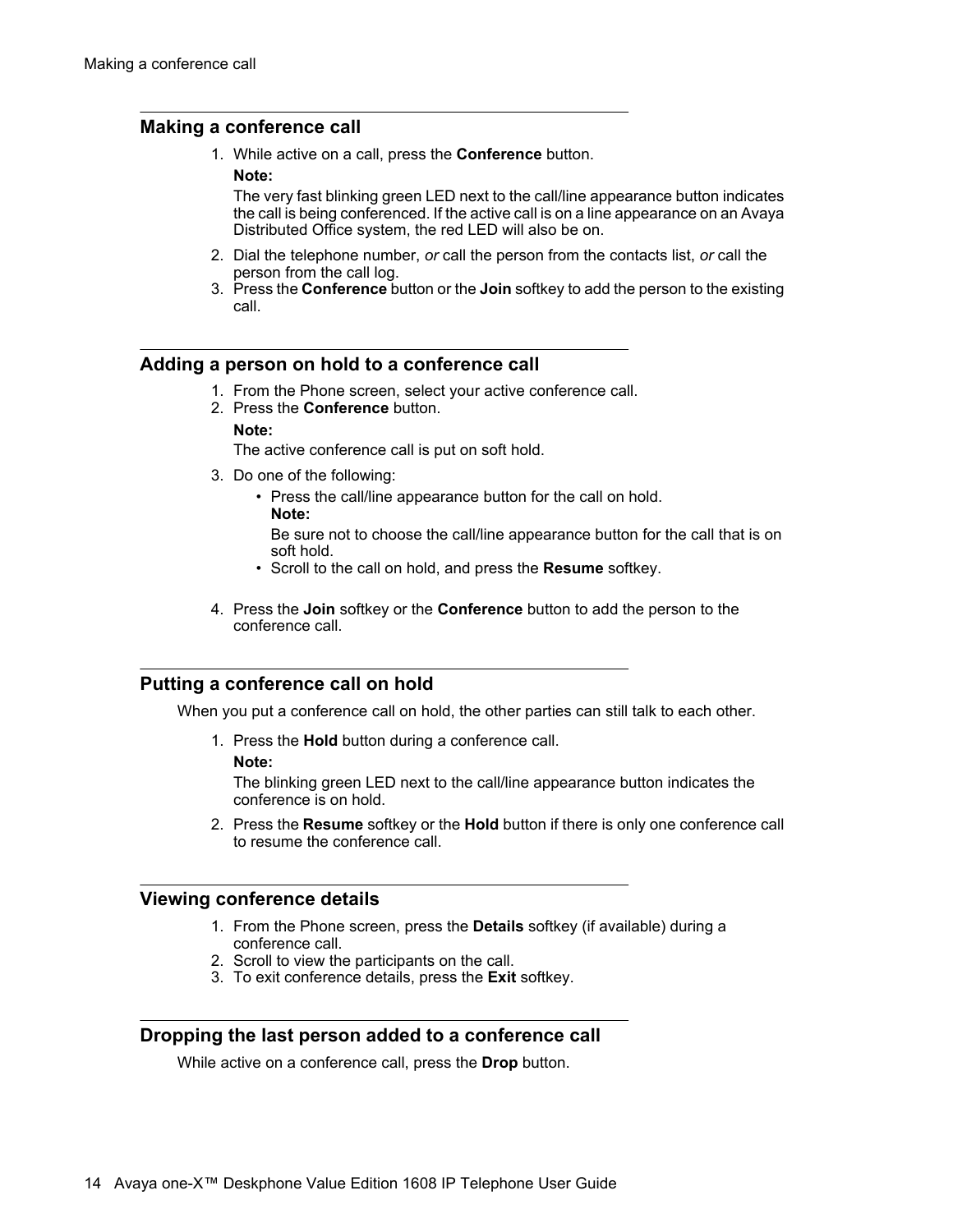#### <span id="page-14-0"></span>**Dropping a person from a conference call**

- 1. From the Phone screen, select the **Details** softkey (if available) during a conference call.
- 2. Scroll to the person you want to drop.
- 3. Press the **Drop** button.

#### **Silencing a person on a conference call**

Only people calling from external numbers can be silenced on a conference call.

- 1. From the Phone screen, select the **Details** softkey (if available) during a conference call.
- 2. Scroll to the person you want to silence.
- 3. Press the **Silence** softkey.

## **Getting Your Messages**

Use the **Message** button to connect directly to your voice mail system. A red light on the upper right-hand corner of your telephone indicates when you have messages waiting. Your messages are an administered function. Contact your system administrator with any questions.

#### **Logging into your voice mail**

- 1. To log in to your voice mail, press the **Message** button.
- 2. Follow the voice prompts from your voice mail system.

## **About Bridged Call Appearances**

Your phone may show a bridged call appearance on the display screen in addition to your own call appearances. A bridged call appearance typically belongs to someone else, but bridging allows you to see if that call appearance is in use, answer calls on that call appearance, or join a call in progress on that call appearance from your telephone. You can also make outgoing calls on a bridged call appearance when it is not in use.

#### **Answering a call on a bridged call appearance**

1. Press the call/line appearance button associated with the bridged call appearance.

#### **Note:**

The ringing bridged call appearance may be selected automatically if there are no other active calls. If you are on another call when a call comes in to a bridged call appearance, you may have to select the ringing bridged call appearance button (just like for an incoming call to a primary line).

2. Press the **Answer** softkey.

#### **Note:**

Answering a call on a bridged call appearance is basically the same as a call on a primary line. If the ringing bridged call appearance is selected, you can answer by picking up the handset, by pressing the **Speaker** or **Headset** button, or pressing the **Answer** softkey.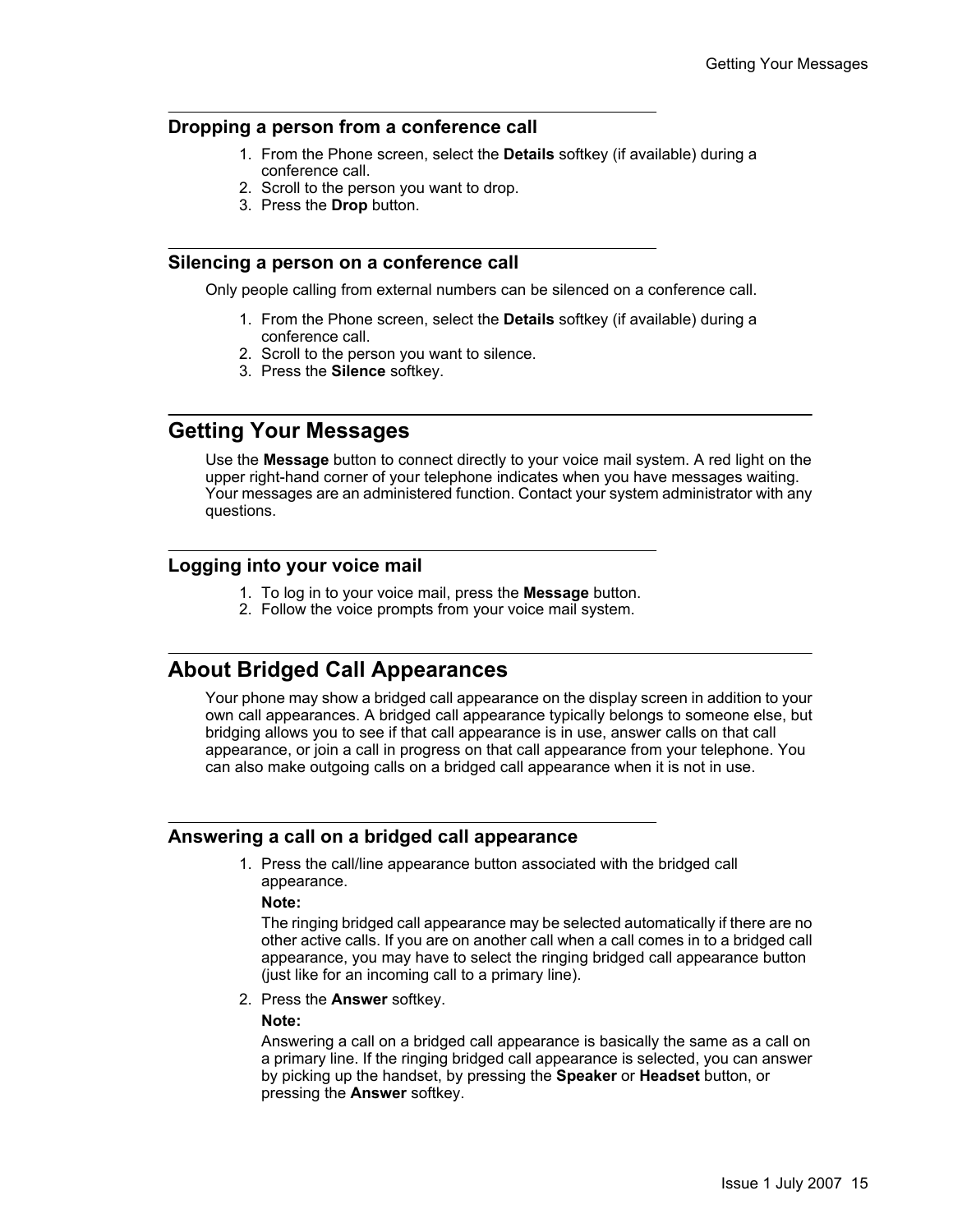#### <span id="page-15-0"></span>**Joining a call on a bridged call appearance**

You can join an existing call on a bridged call appearance.

- 1. Scroll to the call in progress that you want to join.
- 2. Press the call/line appearance button for the bridged call appearance, or press the **Bridge** softkey.

#### **Making an outgoing call on a bridged call appearance**

When you make a call on a bridged call appearance, you are using another person's call appearance. The caller ID may show the call as coming from you or coming from the person whose call appearance you are using. If you have any questions about how the name or extension displays to the person you are calling, contact your system administrator.

- 1. Press the call/line button associated with the bridged call appearance.
- 2. Dial the telephone number, or call the person from the contacts list, or call the person from the call log.

## **About Shared Line Appearances**

If your call processing system is an Avaya Distributed Office system and depending on how it is configured, your phone may show shared line appearances on the display screen in addition to your own lines. A shared line appearance is a line that is shared among multiple users. You can answer a call, join a call in progress, and make an outgoing call on a shared line appearance. You can make only outside calls on line appearances. The procedures to answer, join, and make a call on a shared line appearance are similar as those for a bridged appearance. But instead of using another person's line, you are using a shared line.

#### **Answering a call on a shared line appearance**

1. Press the call/line appearance button associated with the shared line appearance. **Note:**

The ringing shared line appearance may be selected automatically if there are no other active calls. If you are on another call when a call comes in to a shared line appearance, you may have to select the ringing shared line appearance button (just like for an incoming call to a primary line).

2. Press the **Answer** softkey.

#### **Note:**

Answering a call on a shared line appearance is basically the same as a call on a primary line. If the ringing shared line appearance is selected, you can answer by picking up the handset, by pressing the **Speaker** or **Headset** button, or pressing the **Answer** softkey.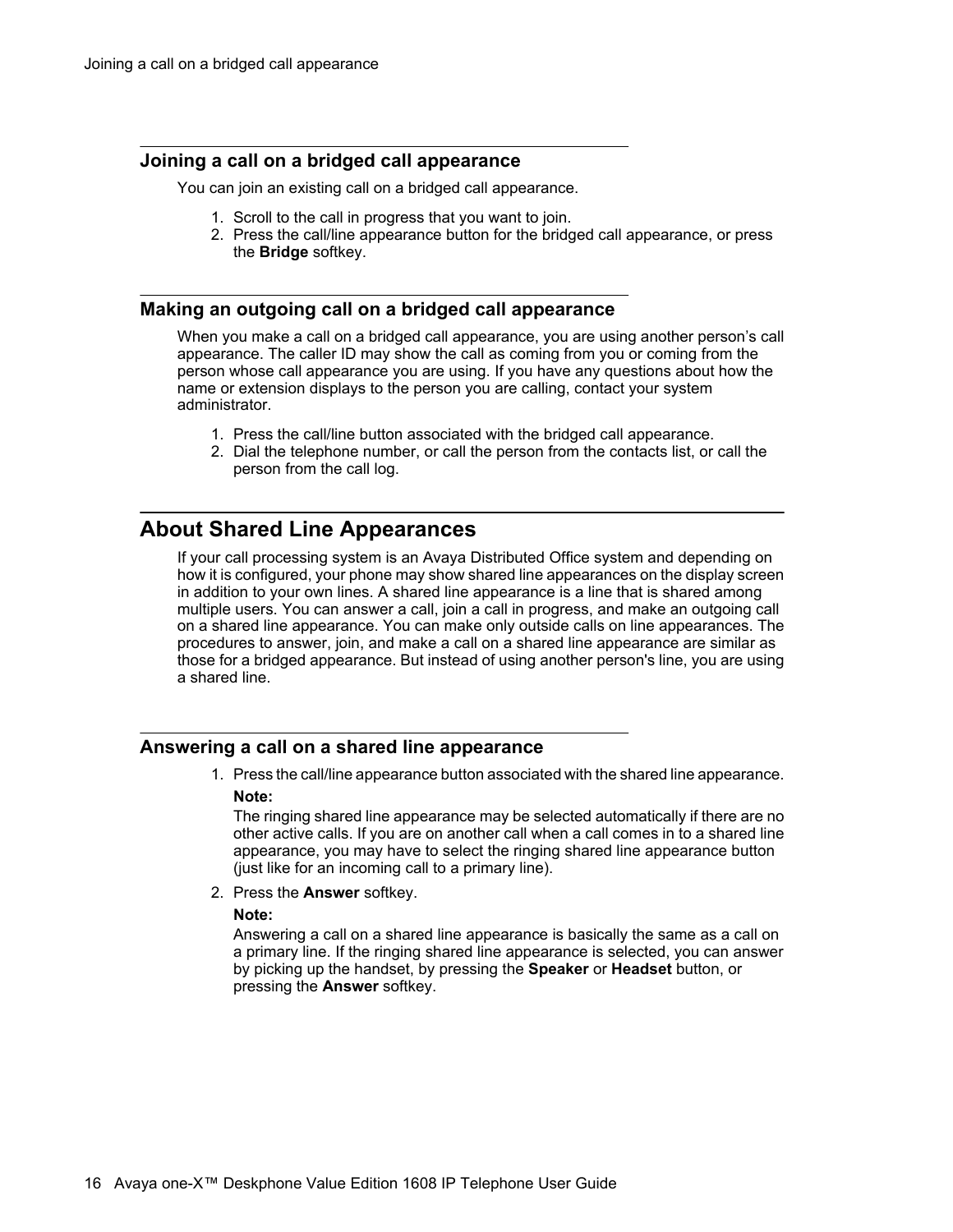#### <span id="page-16-0"></span>**Joining a call on a shared line appearance**

You can join an existing call on a shared line appearance.

- 1. Scroll to the call in progress that you want to join.
- 2. Press the call/line appearance button for the shared line appearance, or press the **Join** softkey.

#### **Making an outgoing call on a shared line appearance**

If you have any questions about how the name or extension displays to the person you are calling when you make a call on a shared line appearance, contact your system administrator. You can make only outside calls on shared line appearances.

- 1. Press the call/line button associated with the shared line appearance.
- 2. Dial the telephone number, or call the person from the contacts list, or call the person from the call log.

## **About Contacts**

You can save up to 100 names and telephone numbers. For additional information, see [Calling a person from the contacts list.](#page-11-0)

#### **Viewing contacts details**

- 1. Press the **Contacts** button.
- 2. Scroll to the contact you want to view.
	- **Note:**

Names are listed alphabetically by last name. To return to the top of the list, press the **Contacts** button again.

- 3. Press the **Details** softkey to see the contact number.
- 4. Scroll down to see the contact name.

#### **Adding a new contact**

1. Press the **Contacts** button. **Note:**

If this is the first contact you are adding, skip step 2.

2. Press the **More** softkey.

#### **Note:**

If the **More** softkey is not displayed and this is not your first contact, press the **Contacts** button again.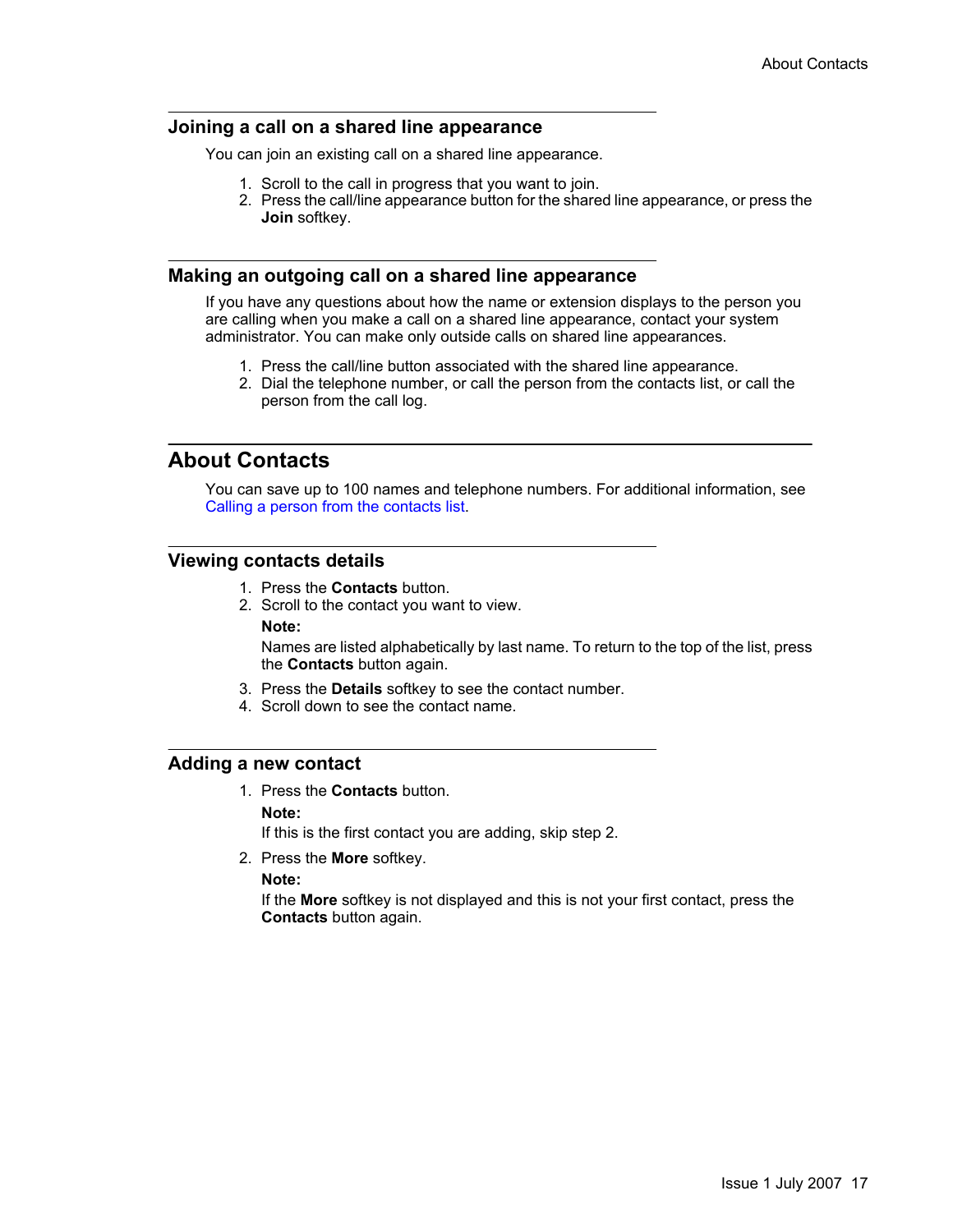- <span id="page-17-0"></span>3. Press the **New** softkey.
- 4. Enter the name using the dialpad. To enter characters using the dialpad:
	- a. Repeatedly press the number key that corresponds to the letter or number you want to enter until the letter or number is displayed.
	- b. Pause before entering the next character if the characters are on the same key.
	- c. To enter a space, press 0.
	- d. Enter remaining letters or numbers.
	- e. Press the **Bksp** softkey to delete the last character.

#### **Note:**

If you want to remove a letter, number, space, or symbol that is in the middle of the text you entered, use the left and right navigation arrows to place your cursor after the character you want to remove. Once your cursor is in the correct position, press the **Bksp** softkey to remove the character to the left of the cursor.

- 5. Press the **OK** button or the **OK** softkey.
- 6. Enter the telephone number.

#### **Note:**

Enter the telephone number as you would if you were dialing it directly.

7. Press the **Save** softkey or the **OK** button.

#### **Editing a contact**

- 1. Press the **Contacts** button.
- 2. Scroll to the contact you want to edit.
- 3. Press the **Details** softkey.
- 4. Press the **Edit** softkey.
- 5. Scroll up or down to choose the field you want to edit.
- 6. Use the dialpad and softkeys to make changes to the contact information.
- 7. Press the **Save** softkey or the **OK** button to save your changes.

#### **Deleting a contact**

- 1. Press the **Contacts** button.
- 2. Scroll to the contact you want to delete.
- 3. Press **More > Delete** .
- 4. Press the **Delete** softkey again to confirm.

#### **Note:**

If you press the **Cancel** softkey prior to pressing the **Delete** softkey, your contact information will not be removed.

## **About the Call Log**

You can use the call log to view a list of your recent calls or view separate lists of your outgoing, answered, or missed calls. See [Turning call logging on or off](#page-18-0) for information about logging bridged call appearances, line call appearances, and line calls that are answered by others.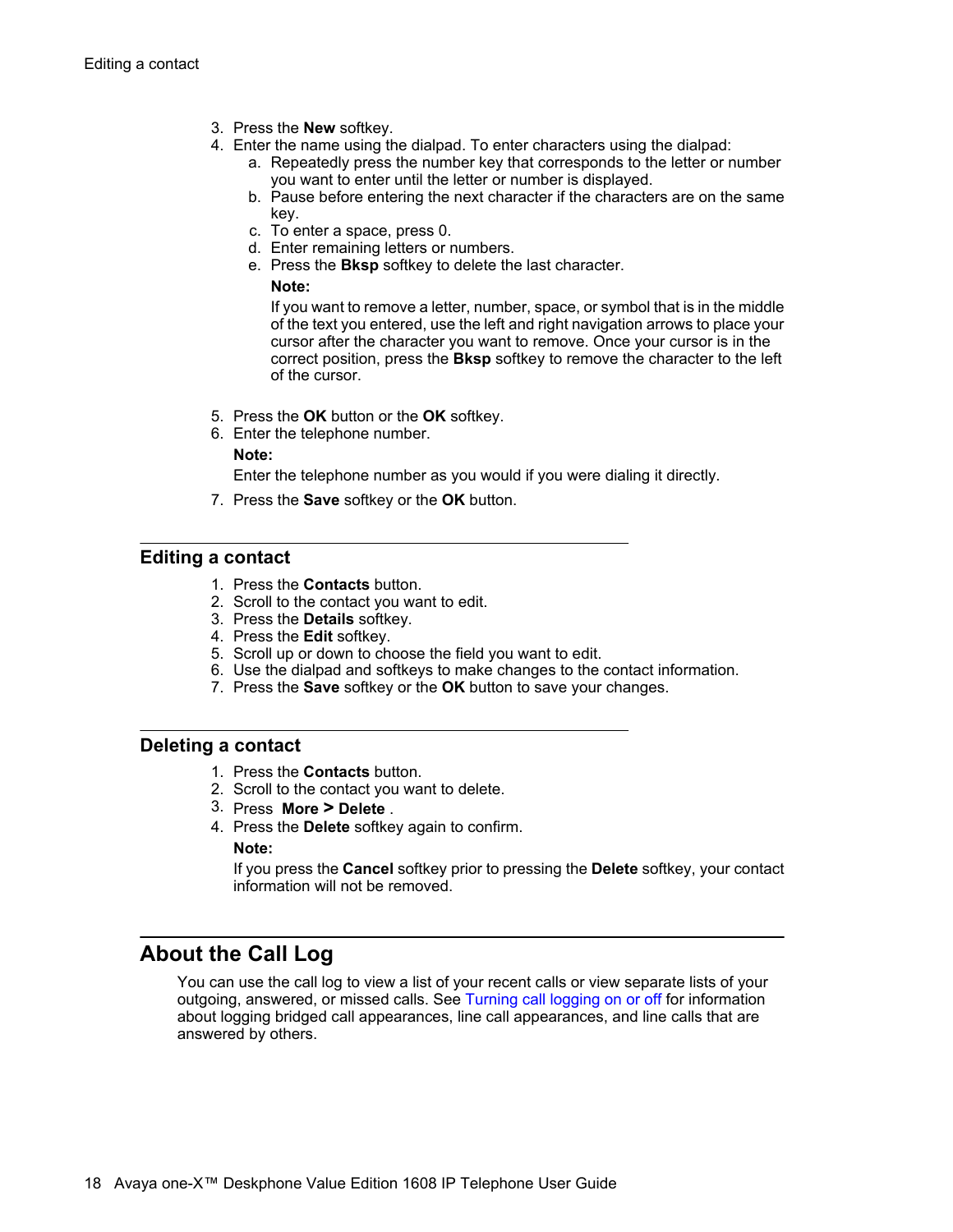#### <span id="page-18-0"></span>**Viewing the call log**

1. Press the **Call Log** button.

#### **Note:**

You can go to the top of the list by pressing the **Call Log** button again.

2. Scroll to the right or left to view separate lists of all, missed, answered, or outgoing calls.

### **Viewing call log details**

- 1. Press the **Call Log** button.
- 2. Scroll to the number you want to view.
- 3. Press the **Details** softkey to view the name.
- 4. Scroll down to view the number and call duration.
- 5. Scroll down to view the date and time of the call.
- 6. Press the **Back** softkey to return to the list view.

#### **Adding an entry from the call log to your contacts list**

- 1. Press the **Call Log** button.
- 2. Scroll to the number you want to add to your contacts list.
- 3. Press the **Details** softkey.
- 4. Press the **+Contact** softkey.

#### **Note:**

If your contacts list is full, the **+Contact** softkey is not displayed.

- 5. To edit the name or number, scroll up or down and edit as appropriate.
- 6. Press the **Save** softkey or the **OK** button.

#### **Removing an entry from the call log**

- 1. Press the **Call Log** button.
- 2. Select the number you want to delete.
- 3. Press **More > Delete** .
- 4. Press the **Delete** softkey again to confirm.

#### **Clearing all entries from the call log**

Clearing all entries from a call log deletes all of the entries. For example, if you are viewing the Outgoing Calls list, only outgoing calls are deleted from the call log. However, if you are viewing the All Calls list, pressing the **DelAll** softkey deletes all calls from the call log.

- 1. Press the **Call Log** button.
- 2. Select the list you want to delete.
- 3. Press **More > DelAll** to delete all of the entries in the list you are viewing.
- 4. Press the **DelAll** softkey again to confirm.

#### **Turning call logging on or off**

You can turn call logging on or off. In addition to logging your primary calls, if you have bridged call appearances or line call appearances, you can choose whether or not to include those calls in your call log. You can also choose whether or not you want to include line call appearances that are answered by others in your call log. For example, if Log Line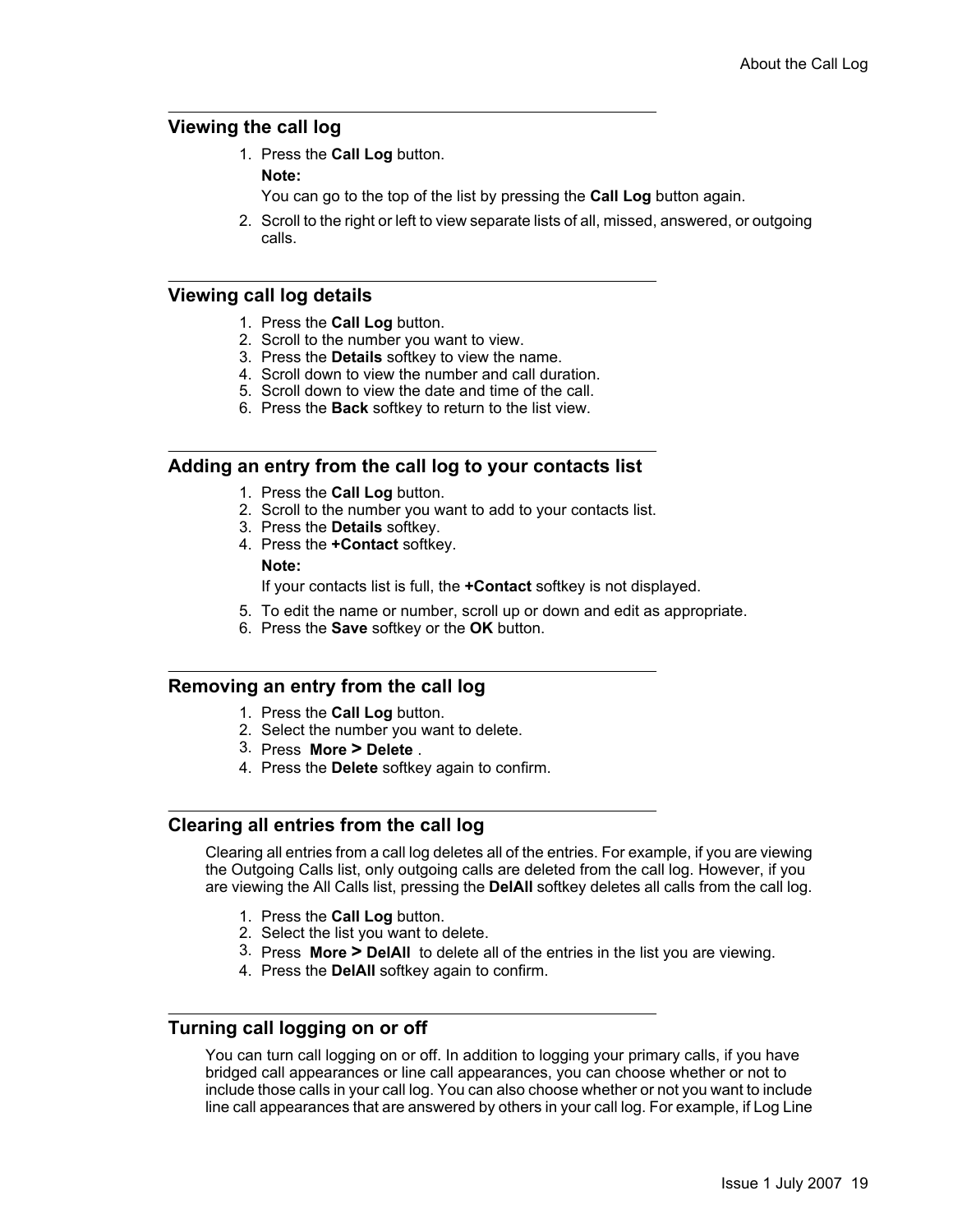<span id="page-19-0"></span>Calls is turned on, but you do not want line calls that are answered by others to appear as missed calls in your call log, turn on Log Answered by Others. Configured in this way, the line calls that are answered by others will appear as answered calls in your call log. To include calls only on your primary lines in your call log, turn off Log Bridged Calls and Log Line Calls.

- 1. Press the **A** button.
- 2. Select Applications.
- 3. Press the **Select** softkey.
- 4. Select Call Log.
- 5. Press the **On** or **Off** softkeys, the **OK** button, or the right or left navigation arrow to turn call logging on or off.

#### **Note:**

The call log must be turned on in order to log line calls or bridged calls. If the call log is turned off, no calls are logged even if Log Line Calls or Log Bridged Calls is turned on.

- 6. Press the **Back** softkey.
- 7. Select Log Bridged Calls, Log Line Calls, or Log Answered by Others. **Note:**

Log Line Calls must be turned on in order for Log Answered by Others to operate.

8. Press the **On** or **Off** softkeys, the **OK** button, or the right or left navigation arrow to turn call logging on or off.

## **About Advanced Telephone Features**

Avaya call management systems provide many advanced telephone features such as Directory, Call Forwarding, and Abbreviated Dial buttons. These features are administered on the feature buttons on your telephone. The features are identified on the associated paper labels. The features that have been administered for your telephone are also listed in the Features Menu that you can access from the Phone display. For more information about the Features Menu, see [About the Features Menu](#page-21-0).

The features that are available to you depend on what your administrator has assigned to your telephone. A few of the most commonly administered features are explained below. For more information about all the features that are available for your extension, contact your system administrator.

### **Forwarding a call**

The Call Forward feature allows you to forward your incoming calls to another number. You must enter the telephone number where the calls will be forwarded each time you use this feature. You can forward calls only to internal numbers.

1. Press the **CFrwd** feature button.

You hear a dial tone prompting you to dial the forwarding number.

2. Dial the number you want to forward your calls to.

After you dial the number, you hear a confirmation tone. The forwarding icon appears on the top line of your phone display, and the green LED next to the feature button turns on.

3. To turn call forwarding off, press the **CFrwd** feature button.

The forwarding icon no longer appears on the top line of your phone display, and the green LED next to the feature button turns off.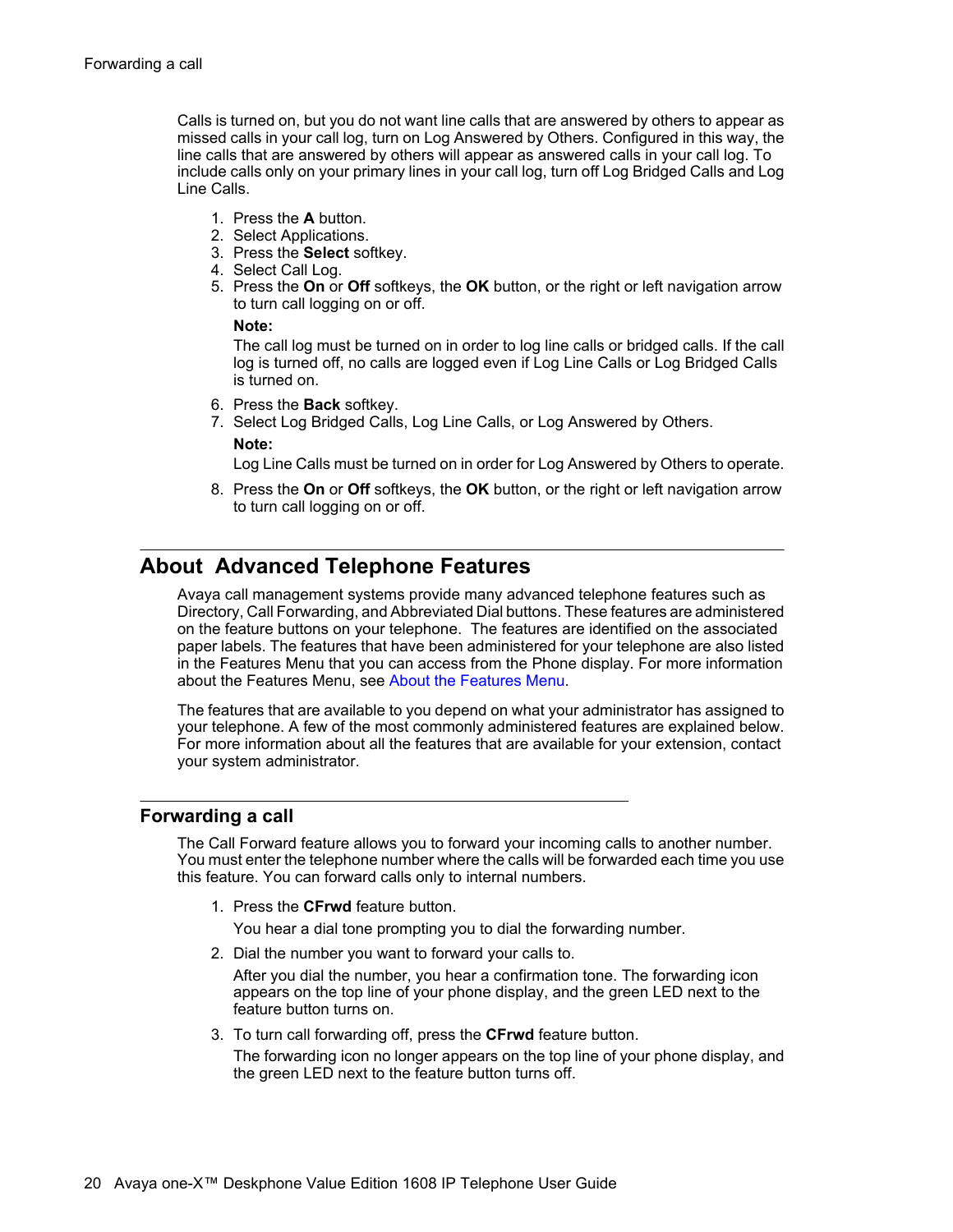#### <span id="page-20-0"></span>**Note:**

If you use a Feature Access Code to enable call forwarding, the forwarding icon does not appear in the phone display.

#### **Send all calls**

The Send All Calls (SAC) feature allows you to send all of your incoming calls directly to a predefined coverage number, typically your voice mail. Incoming calls ring once at your extension and then go directly to a number which is set by your system administrator.

- 1. Press the **SAC** feature button to send all calls to coverage. The forwarding icon appears on the top line of your phone display, and the green LED next to the feature button turns on.
- 2. To turn the feature off, press the **SAC** feature button.

The forwarding icon no longer appears on the top line of your phone display, and the green LED next to the feature button turns off.

#### **Note:**

If you use a Feature Access Code to enable Send All Calls, the forwarding icon does not appear in the phone display.

#### **Calling a person from the corporate directory**

The Directory feature allows you to dial other users in your system by name.

- 1. Press the **Directory** feature button.
- 2. Use the dialpad keys to start spelling the last name of the person you want to call. **Note:**

Press each dialpad key one time for each corresponding letter. For example, for "Hill," press 4, 4, 5, 5.

- 3. Press the **Next** feature button to view the next name alphabetically in the directory, if necessary.
- 4. Press the **Make Call** feature button when you see the name you want.
- 5. To exit the Directory, press the **Phone/Exit** button or the **Exit** softkey.

#### **Activating Extension to Cellular (EC500)**

The Extension to Cellular (EC500) feature allows you to have incoming calls ring on your office telephone and your cell phone at the same time. This allows you to answer office calls while you are away from your desk. The cell phone number is programmed by your system administrator.

1. Press the **EC500** feature button to turn the feature on.

The green LED next to the feature button turns on.

2. To turn the feature off, press the **EC500** feature button.

The green LED next to the feature button turns off.

#### **Note:**

If you use a Feature Access Code to enable EC500, the forwarding icon does not appear in the phone display.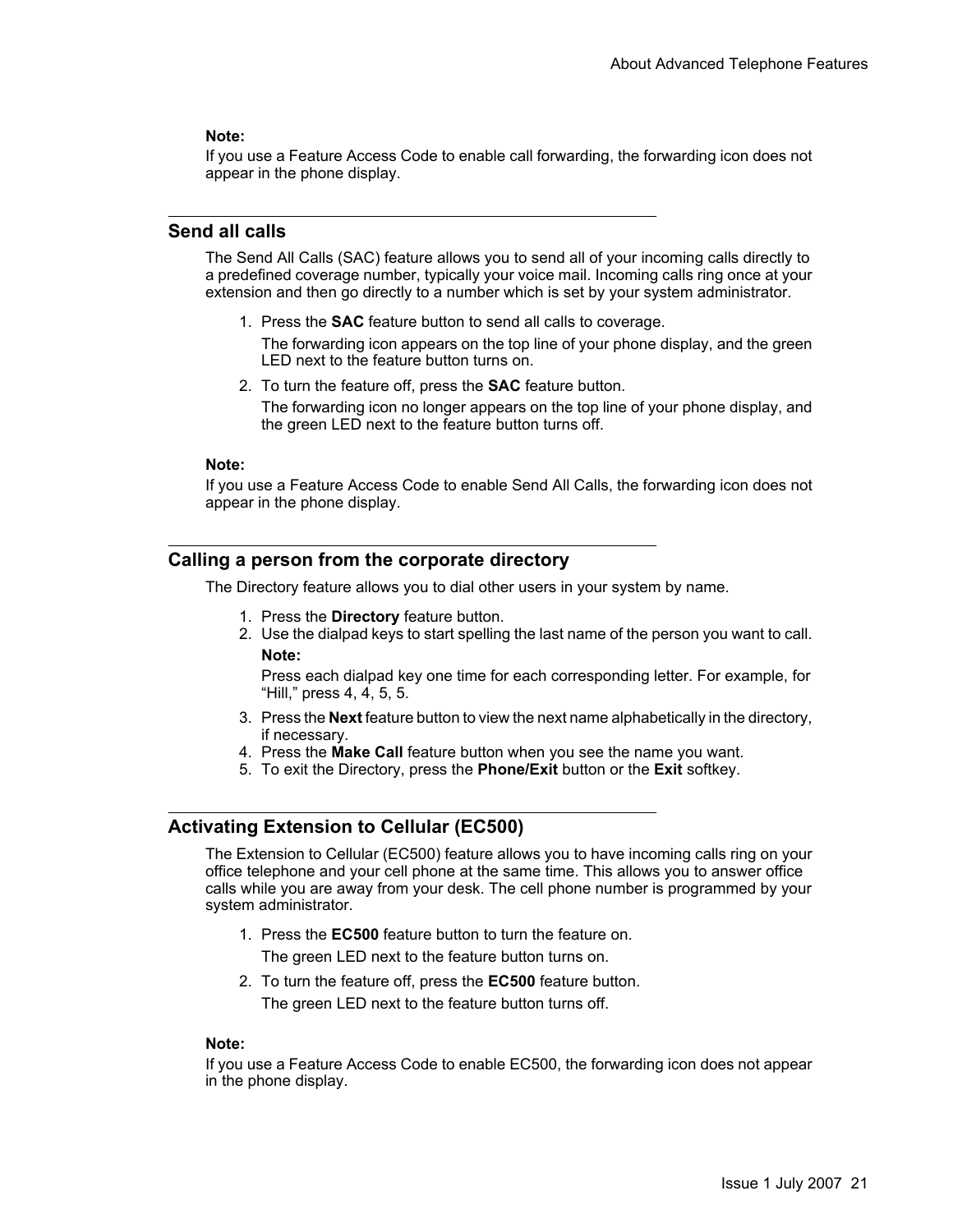## <span id="page-21-0"></span>**About the Features Menu**

The Features Menu provides access to the same advanced telephone features, such as Directory and Call Forwarding, that are programmed on your feature buttons. In addition to providing another way of accessing the features, you can use the Features Menu to confirm the features programmed on the feature buttons if, for example, a feature button label is missing or labeled incorrectly.

See [About Advanced Telephone Features](#page-19-0) for more information about the features that can be administered for your phone.

#### **Accessing the Features Menu**

1. From the Phone screen, scroll right to access the Features Menu.

#### **Note:**

To return to the main Phone screen, press the **Phone/Exit** button or the **Exit** softkey.

2. Scroll down to see the features that have been administered for your extension. **Note:**

The green LED next to the Feature button indicates if the feature is currently on or off. If the light is on, the feature is on. The red LED next to the Feature button blinks while the feature label is displayed on the screen.

## **About the Avaya Menu**

You can use the Avaya Menu to adjust and customize phone settings, configure call logging, select the display language, view network settings, and log out.

The Avaya Menu has six sub-menus:

- **Screen/Sound**—lets you adjust the display brightness and contrast, select your ringing pattern, turn button click sounds on and off, and turn error tones on and off.
- **Call Settings**—lets you turn the call timer display, visual alerting, and show incoming calls on or off; set the redial option; and set the audio path to speakerphone or headset.
- **Applications**—lets you turn call logging on and off as well as turn logging of bridged calls, line calls, and line calls answered by others on and off.
- **Advanced Options**—lets you select the display language; set automatic gain control on the handset, headset, and speaker; or initiate a manual backup/restore if you have a backup/restore file server. See your system administrator for more information.
- **Network Information**—shows a summary of network-related parameters for your phone, such as IP parameters and Quality of Service.
- **Log Out**—lets you log out of your telephone to prevent unauthorized use during your absence.

#### **Note:**

The sub-menus that appear depend on how your extension was administered. Some submenus may not be available.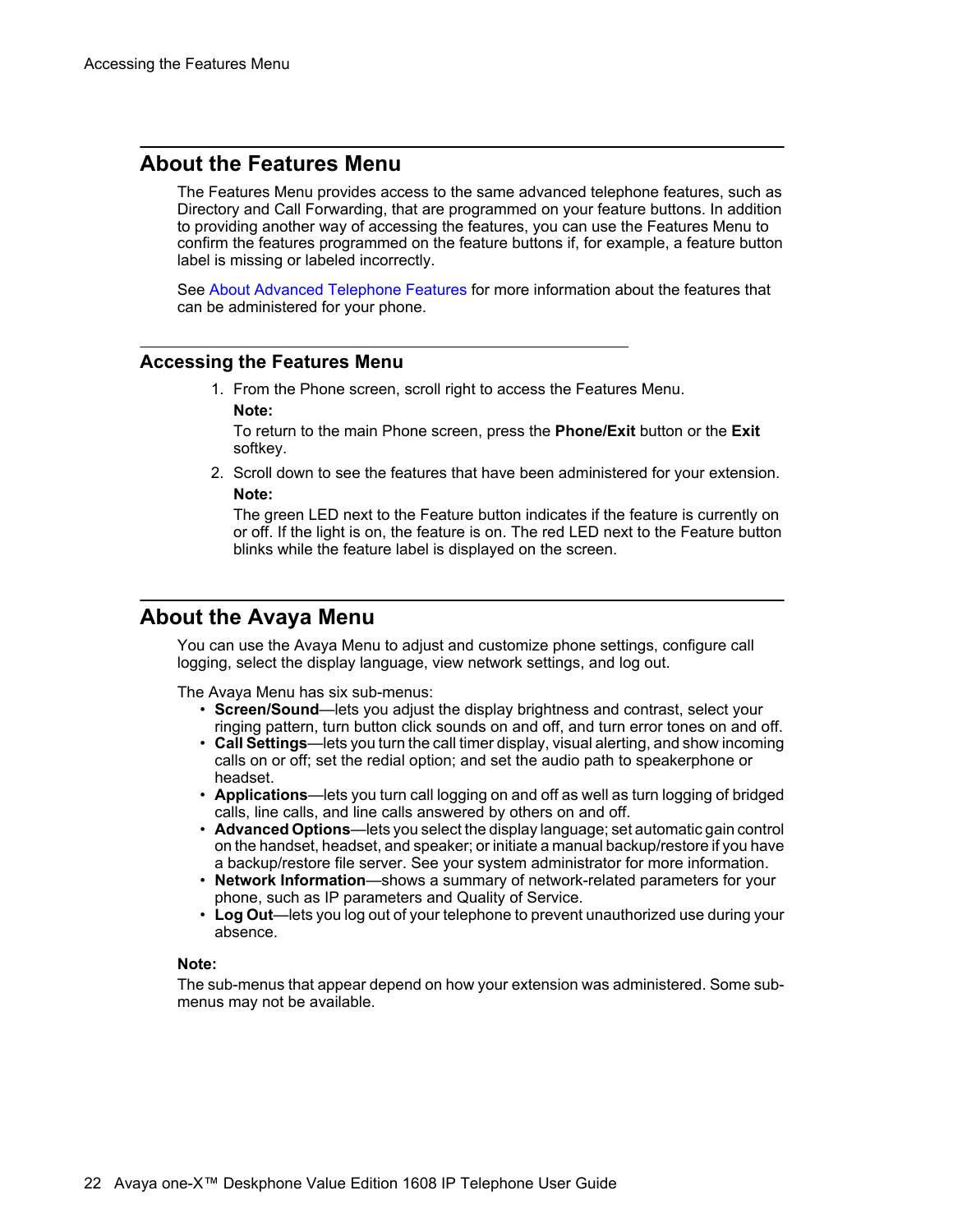#### <span id="page-22-0"></span>**Adjusting the brightness or contrast of the display**

- 1. Press the **A** button.
- 2. Select Screen/Sound Options.
- 3. Press the **Select** softkey or the **OK** button.
- 4. Select Brightness or Contrast.
- 5. Press the **Select** softkey or the **OK** button.
- 6. Scroll to the right or left to adjust the brightness or contrast.

### **Changing the ring pattern**

- 1. Press the **A** button.
- 2. Select Screen/Sound Options.
- 3. Press the **Select** softkey or the **OK** button.
- 4. Select Personalized Ringing.
- 5. Press the **Select** softkey or the **OK** button.
- 6. Scroll up or down to see a list of the available ring patterns.
- 7. Select a ring pattern to listen to it.
- 8. Press the **Play** softkey to hear it again.
- 9. Press the **Save** softkey to make it your ring pattern.

#### **Turning button click sounds on and off**

- 1. Press the **A** button.
- 2. Select Screen/Sound Options.
- 3. Press the **Select** softkey or the **OK** button.
- 4. Select Button Clicks.
- 5. Press the **On** or **Off** softkeys, the **OK** button, or the right or left navigation arrow to turn sounds on or off.

#### **Turning error tones on or off**

- 1. Press the **A** button.
- 2. Select Screen/Sound Options.
- 3. Press the **Select** softkey or the **OK** button.
- 4. Select Error Tones.
- 5. Press the **On** or **Off** softkeys, the **OK** button, or the right or left navigation arrow to turn error tones on or off.

#### **Turning the call timer on or off**

You can set your call settings to automatically display the duration of calls. You can turn the call timer display on or off.

- 1. Press the **A** button.
- 2. Scroll to Call Settings.
- 3. Press the **Select** softkey or the **OK** button.
- 4. Select Call Timers.
- 5. Press the **On** or **Off** softkeys, the **OK** button, or the right or left navigation arrow to turn the call timer display on or off.
- 6. Press the **Phone/Exit** button to return to the phone screen.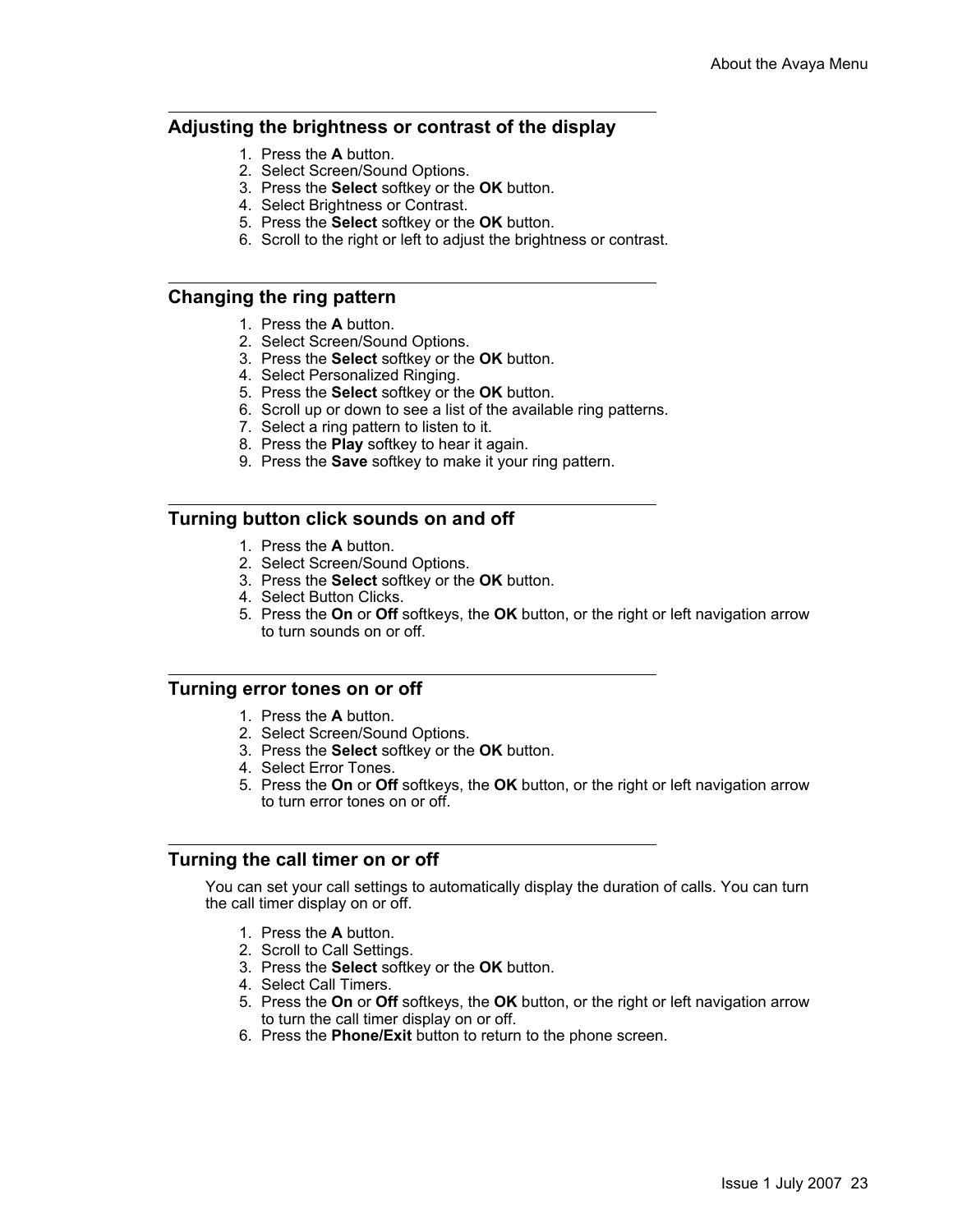### <span id="page-23-0"></span>**Turning visual alerting on or off**

When the Visual Alerting option is turned on, incoming calls cause the LED in the top right corner of the phone to flash. You can turn Visual Alerting on or off.

- 1. Press the **A** button.
- 2. Scroll to Call Settings.
- 3. Press the **Select** softkey or the **OK** button.
- 4. Select Visual Alerting.
- 5. Press the **On** or **Off** softkeys, the **OK** button, or the right or left navigation arrow to turn visual alerting on or off.

#### **Setting redial options**

You can set Redial to dial the last number you dialed or to display a list of the last numbers you dialed.

- 1. Press the **A** button.
- 2. Scroll to Call Settings.
- 3. Press the **Select** softkey or the **OK** button.
- 4. Select Redial.
- 5. Press the **Change** softkey or the **OK** button to toggle between One and List.

#### **Setting the Audio Path**

You can set the audio path of your phone so that when you initiate a call, the audio path automatically goes to either the speakerphone or your headset.

- 1. Press the **A** button.
- 2. Scroll to Call Settings.
- 3. Press the **Select** softkey or the **OK** button.
- 4. Select Audio Path.
- 5. Press the **Change** softkey or the **OK** button to toggle between Headset and Speaker.

#### **Turning show incoming call on or off**

You can set your call settings to automatically display incoming calls. You can turn the Show Incoming Call option on or off.

- 1. Press the **A** button.
- 2. Scroll to Call Settings.
- 3. Press the **Select** softkey or the **OK** button.
- 4. Select Show Incoming Call.
- 5. Press the **On** or **Off** softkeys, the **OK** button, or the right or left navigation arrow to turn Show Incoming Call on or off.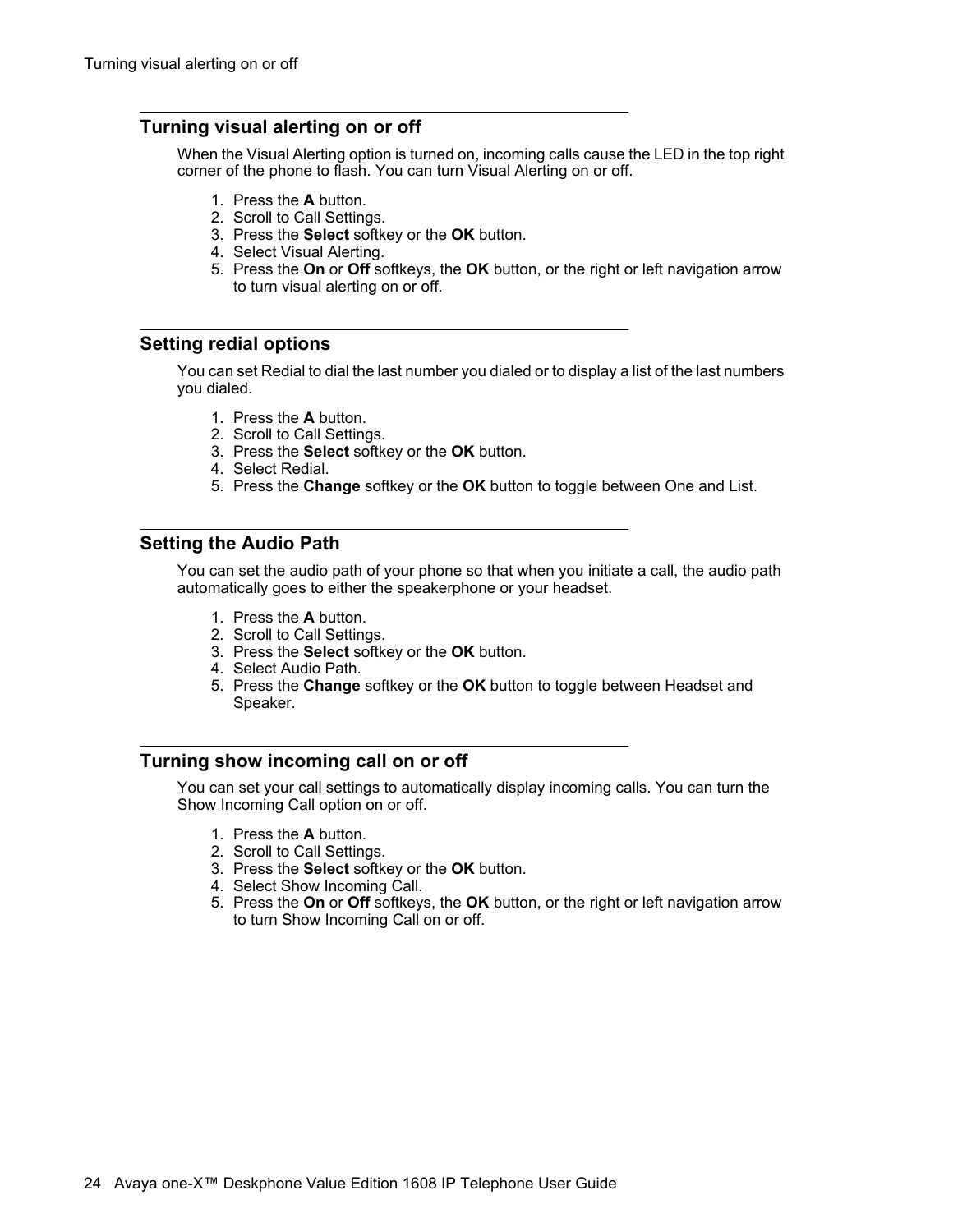### <span id="page-24-0"></span>**Setting Automatic Gain Control**

Automatic Gain Control helps to maintain a constant audio level by automatically increasing or decreasing the gain depending upon the signal level. For high level signals, the gain is reduced and for low level signals, the gain is increased.

- 1. Press the **A** button.
- 2. Scroll to Advanced Options.
- 3. Press the **Select** softkey or the **OK** button.
- 4. Select Automatic Gain Control.
- 5. Press the **Select** softkey or the **OK** button.
- 6. Select Handset, Headset, or Speaker.
- 7. Press the **On** or **Off** softkeys, the **OK** button, or the right or left navigation arrow to turn automatic gain control on or off.

#### **Changing the language**

- 1. Press the **A** button.
- 2. Scroll to Advanced Options.
- 3. Press the **Select** softkey or the **OK** button.
- 4. Select Language.
- 5. Press the **Select** softkey or the **OK** button.
- 6. Scroll up or down to select a display language.

#### **Note:**

Other languages may be available. Contact your system administrator.

- 7. Press the **Select** softkey or the **OK** button to change to the selected language.
- 8. Press the **OK** button to confirm selection.

#### **Viewing Network Information**

- 1. Press the **A** button.
- 2. Scroll to Network Information.
- 3. Select Audio Parameters, IP Parameters, Quality of Service, Interfaces, or Miscellaneous.
- 4. Press the **View** softkey or the **OK** button.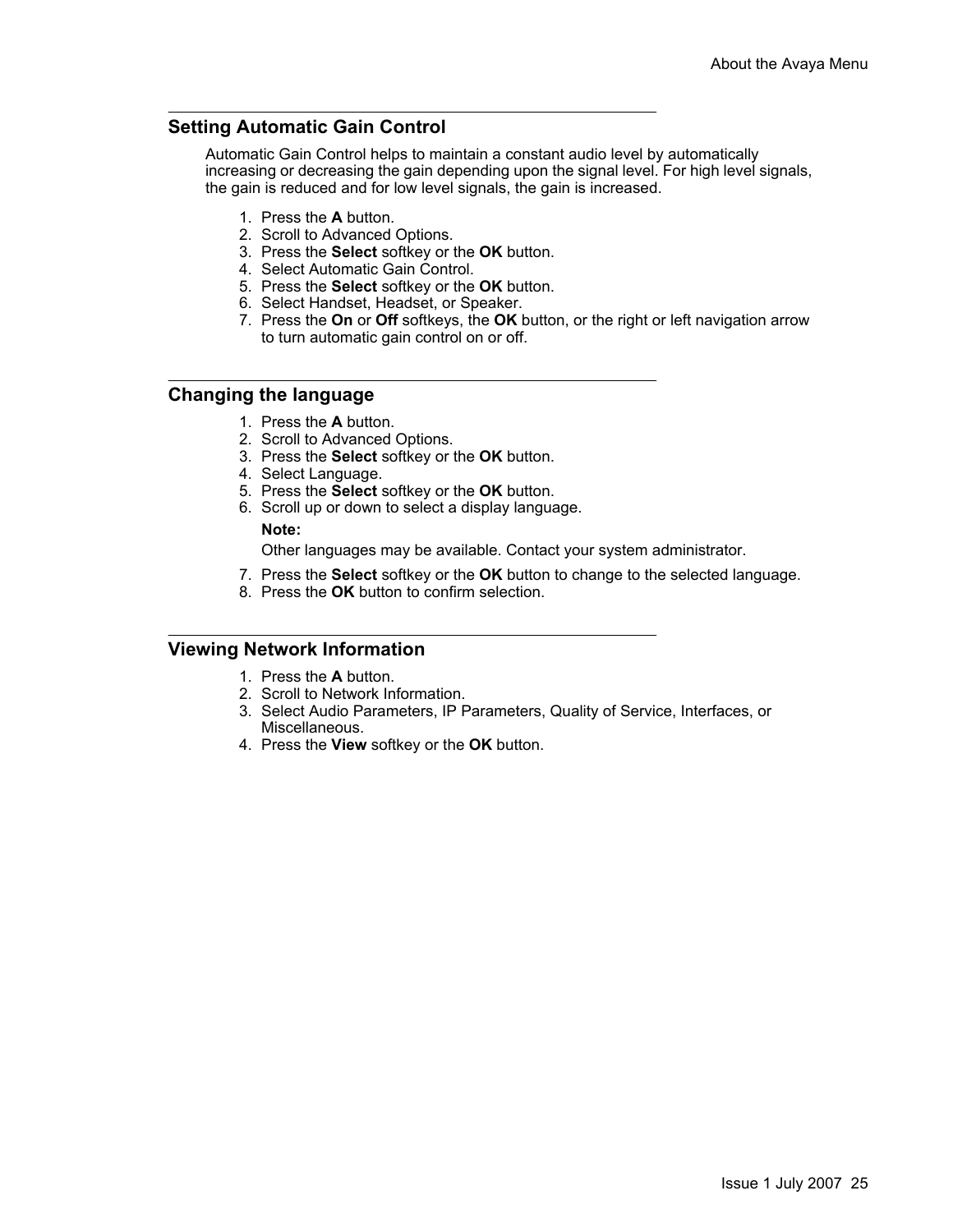Viewing Network Information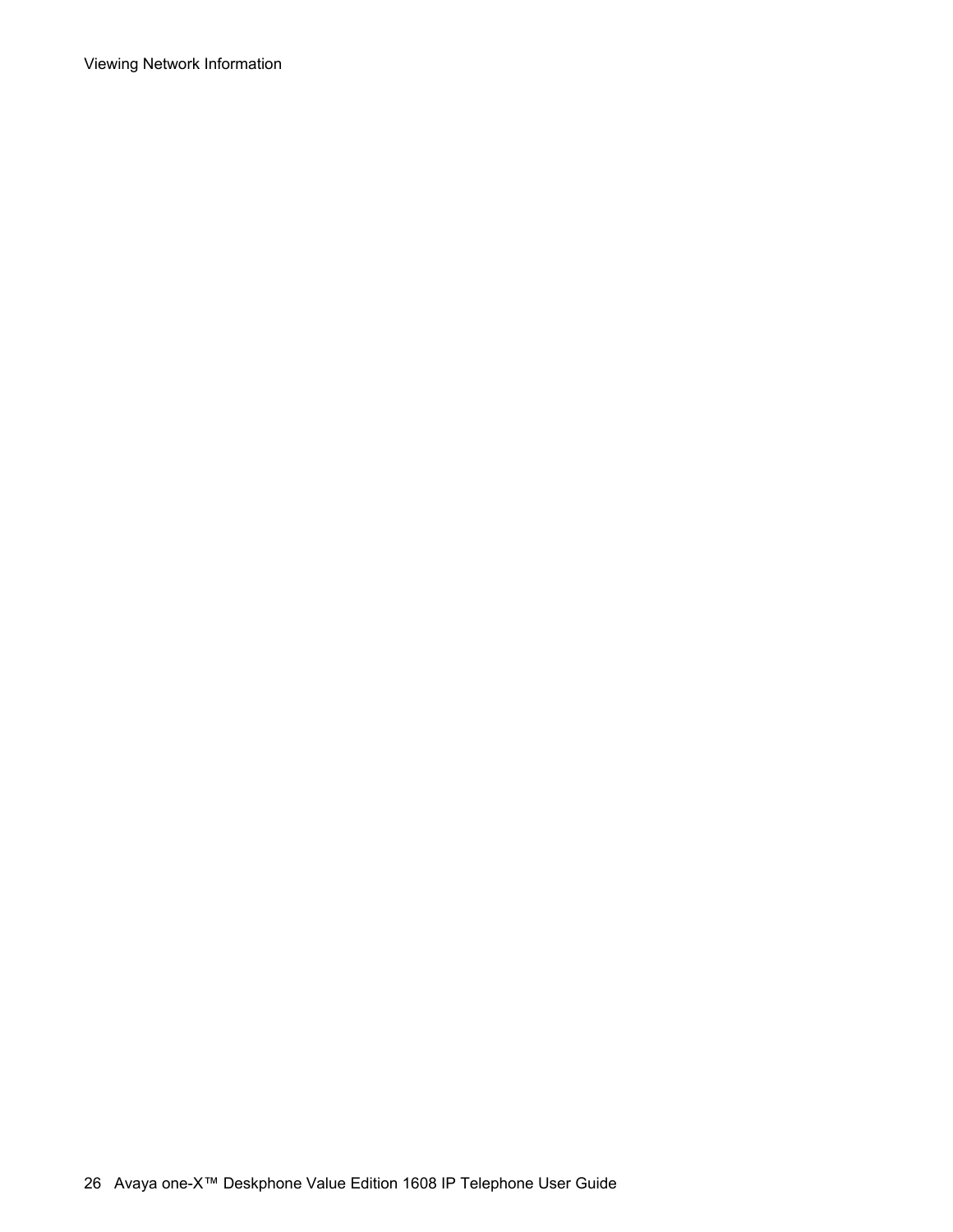## **Index**

## <span id="page-26-0"></span>**A**

| <b>Advanced Options</b>             |  |
|-------------------------------------|--|
|                                     |  |
| setting automatic gain control 25   |  |
| <b>Advanced Telephone Features</b>  |  |
|                                     |  |
| Applications                        |  |
|                                     |  |
| <b>Audio Paths</b>                  |  |
|                                     |  |
| <b>Automatic Gain Control</b>       |  |
|                                     |  |
| Avaya Menu                          |  |
|                                     |  |
| adjusting brightness or contrast 23 |  |
|                                     |  |
|                                     |  |
|                                     |  |
|                                     |  |

## **B**

| Bridged call appearance    |  |
|----------------------------|--|
|                            |  |
|                            |  |
| Bridged call appearances   |  |
|                            |  |
| <b>Button Click Sounds</b> |  |
|                            |  |
|                            |  |

## **C**

| Call/line appearance button LEDs |    |
|----------------------------------|----|
|                                  |    |
| Calling a person                 |    |
|                                  |    |
|                                  |    |
| from the corporate directory 21  |    |
| Call Log                         |    |
|                                  | 18 |
| calling a person                 | 12 |
| clearing entries                 | 19 |
|                                  | 20 |
| log calls answered by others     | 20 |
|                                  | 20 |
| removing an entry                | 19 |
|                                  | 20 |
|                                  | 19 |
|                                  |    |
|                                  |    |

| <b>Call Settings</b>              |    |
|-----------------------------------|----|
| configuring audio path 24         |    |
|                                   |    |
| configuring show incoming call 24 |    |
| configuring visual alerts 24      |    |
|                                   |    |
| <b>Call Timers</b>                |    |
|                                   |    |
| Conference Calls                  |    |
|                                   |    |
| adding a person on hold 14        |    |
|                                   |    |
| dropping the last person 14       |    |
|                                   |    |
|                                   |    |
|                                   |    |
| viewing Details                   | 14 |
| Contacts                          |    |
|                                   |    |
|                                   |    |
| adding contacts from the call log |    |
| 19                                |    |
|                                   |    |
|                                   |    |
|                                   |    |
| <b>Contacts List</b>              |    |
|                                   |    |
|                                   |    |
|                                   |    |

## **D**

| Directory |  |
|-----------|--|
|           |  |
| Display   |  |
|           |  |
|           |  |

## **E**

| <b>Error Tones</b> |    |
|--------------------|----|
|                    | 23 |

## **F**

| <b>Feature button LEDs</b> |  |
|----------------------------|--|
|                            |  |
| Features                   |  |
|                            |  |
| Features menu              |  |
|                            |  |
| Forwarding                 |  |
|                            |  |